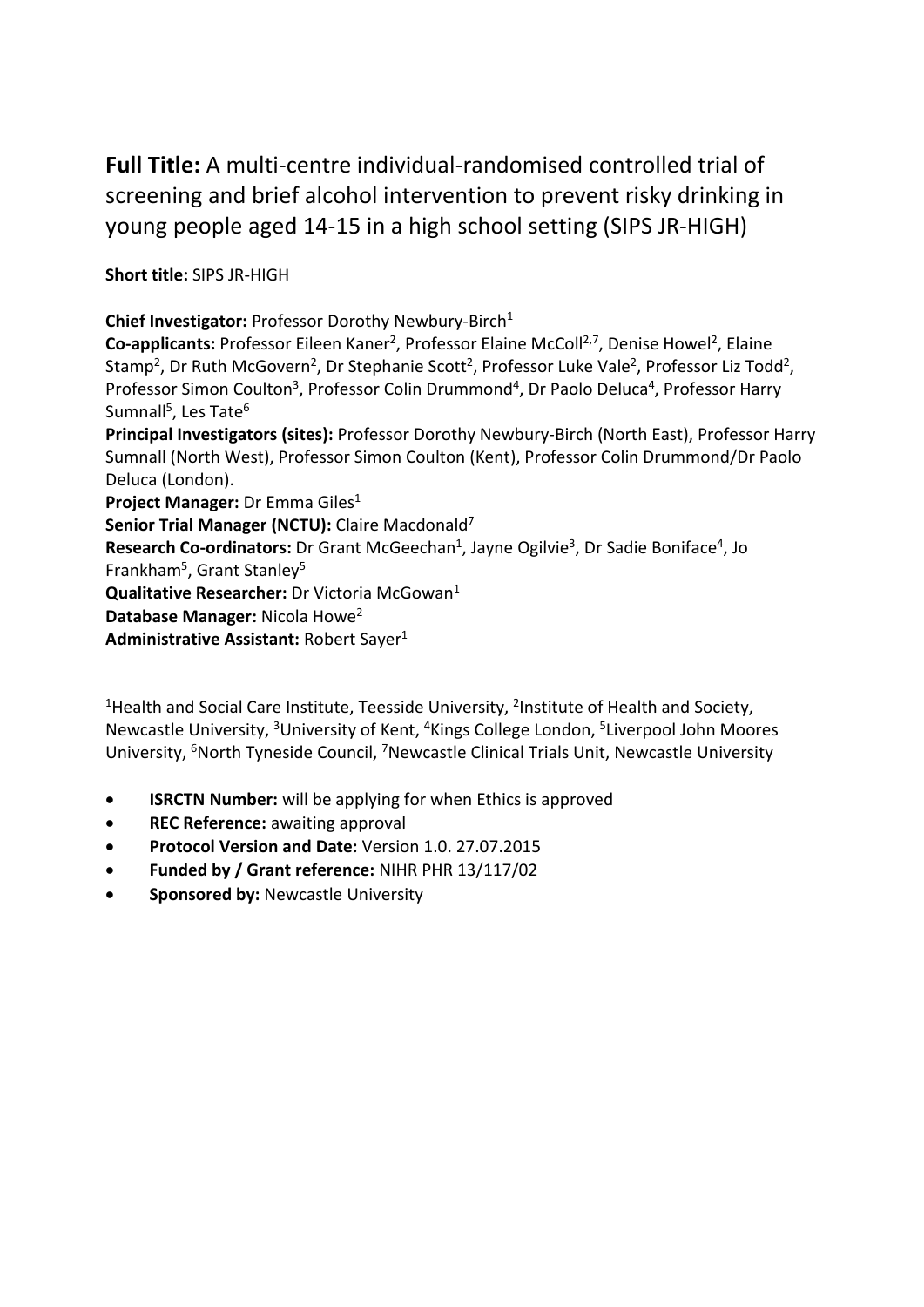### **1. Protocol contacts**

**Chief Investigator:** Professor Dorothy Newbury-Birch, Professor of Alcohol and Public Health Research, Health and Social Care Institute, Teesside University, Middlesbrough. TS1 3BA. D.newbury-birch@tees.ac.uk

**Project Manager:** Dr Emma Giles, Senior Research Lecturer in Public Health, Health and Social Care Institute, Teesside University, Middlesbrough. TS1 3BA. E.giles@tees.ac.uk

**Newcastle Lead:** Professor Eileen Kaner, Institute Director, Newcastle University, Institute of Health and Society, Newcastle upon Tyne, Tyne and Wear, NE2 4AX. Eileen.kaner@newcastle.ac.uk

**Sponsor:** Mrs Lois Neal, Faculty of Medical Sciences, Newcastle University, Framlington Place, Newcastle upon Tyne, Tyne and Wear, NE2 4HH. lois.neal@newcastle.ac.uk

**Senior Research Interventionist:** Dr Ruth McGovern, Newcastle University, Institute of Health and Society, Newcastle upon Tyne, Tyne and Wear, NE2 4AX. r.mcgovern@ncl.ac.uk

**Statistics:** Denise Howel, Senior Lecturer in Epidemiological Statistics, Newcastle University, Institute of Health and Society, Newcastle upon Tyne, Tyne and Wear, NE2 4AX. denise.howel@newcastle.ac.uk

**QOL/Health Economics:** Professor Luke Vale, Newcastle University, Health Foundation Chair in Health Economics. Newcastle University, Institute of Health and Society, Newcastle upon Tyne, Tyne and Wear, NE2 4AX. luke.vale@newcastle.ac.uk

**Senior Trial Manager (NCTU):** Claire Macdonald, Newcastle University, Newcastle Clinical Trials Unit, 1-4 Claremont Terrace, Newcastle upon Tyne, Tyne and Wear, NE2 4AE. claire.macdonald@ncl.ac.uk

**Database Manager:** Nicola Howe, Newcastle University, Newcastle Clinical Trials Unit, 1-4 Claremont Terrace, Newcastle upon Tyne, Tyne and Wear, NE2 4AE. nicola.howe@newcastle.ac.uk

**Administrative Assistant:** Robert Sayer, Health and Social Care Institute, Teesside University, Middlesbrough. TS1 3BA. R.sayer@tees.ac.uk

**Emergency contact (e.g. out of office hours):** Professor Dorothy Newbury-Birch 07980629456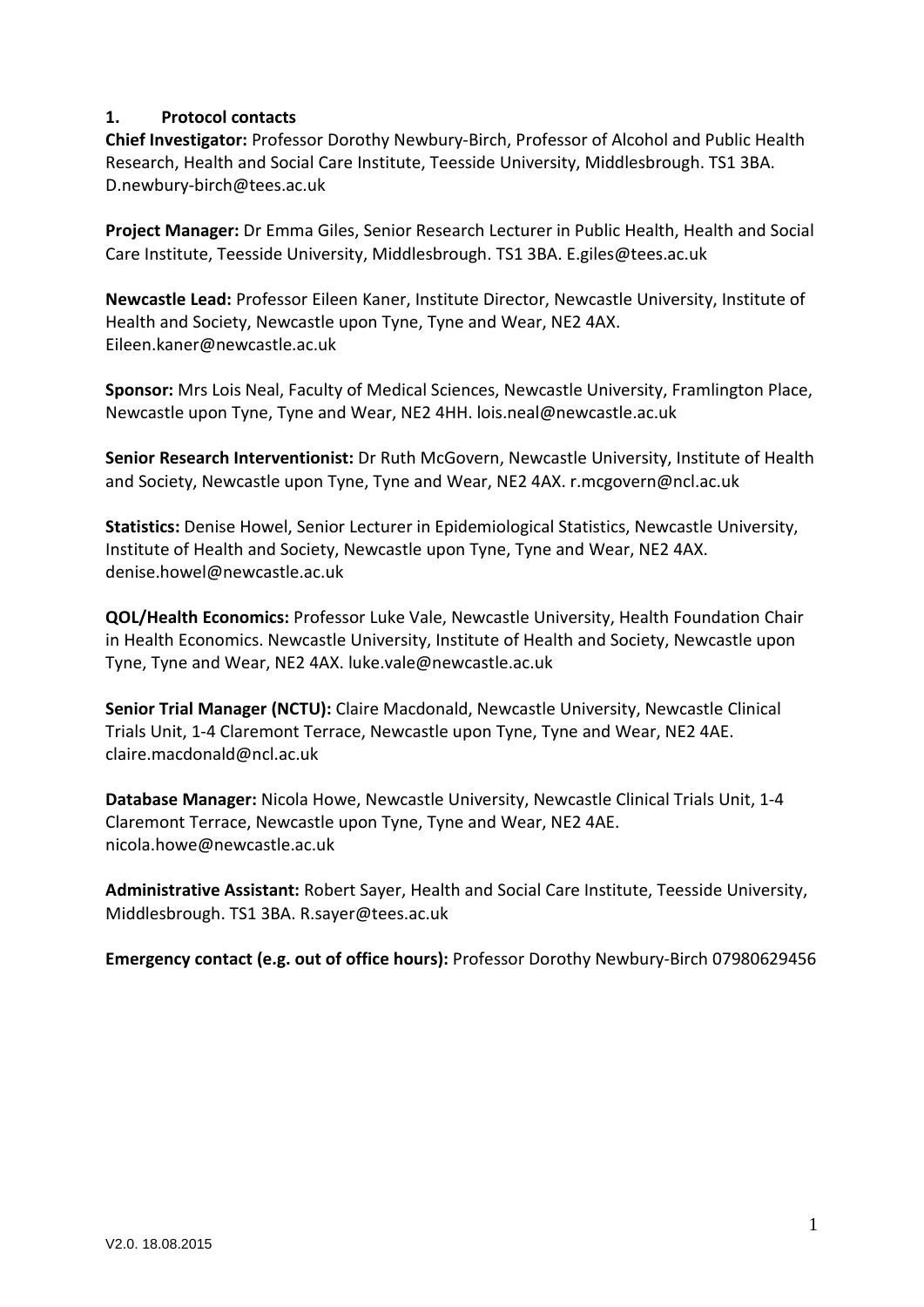# **2. Protocol signature page**

# **REPRESENTATIVE OF THE RESEARCH SPONSOR**

| Name: Lois Neal<br>Signature:         | <b>Position: Assistant Registrar</b><br>Date:                     |
|---------------------------------------|-------------------------------------------------------------------|
| <b>CHIEF INVESTIGATOR</b>             | <b>Position: Professor of Alcohol and Public</b>                  |
| Name: Professor Dorothy Newbury-Birch | <b>Health Research</b>                                            |
| Signature:                            | Date:                                                             |
| <b>PROJECT MANAGER</b>                |                                                                   |
| <b>Name: Dr Fmma L Giles</b>          | <b>Position:</b> Senior Research Lecturer in Public<br>Health     |
| Signature:                            | Date:                                                             |
| <b>STATISTICIAN</b>                   |                                                                   |
| <b>Name: Ms Denise Howel</b>          | Position: Senior Lecturer in Epidemiological<br><b>Statistics</b> |
| Signature:                            | Date:                                                             |
| <b>HEALTH ECONOMIST</b>               |                                                                   |
| Name: Professor Luke Vale             | Position: Health Foundation Chair in Health<br>Economics          |
| Signature:                            | Date:                                                             |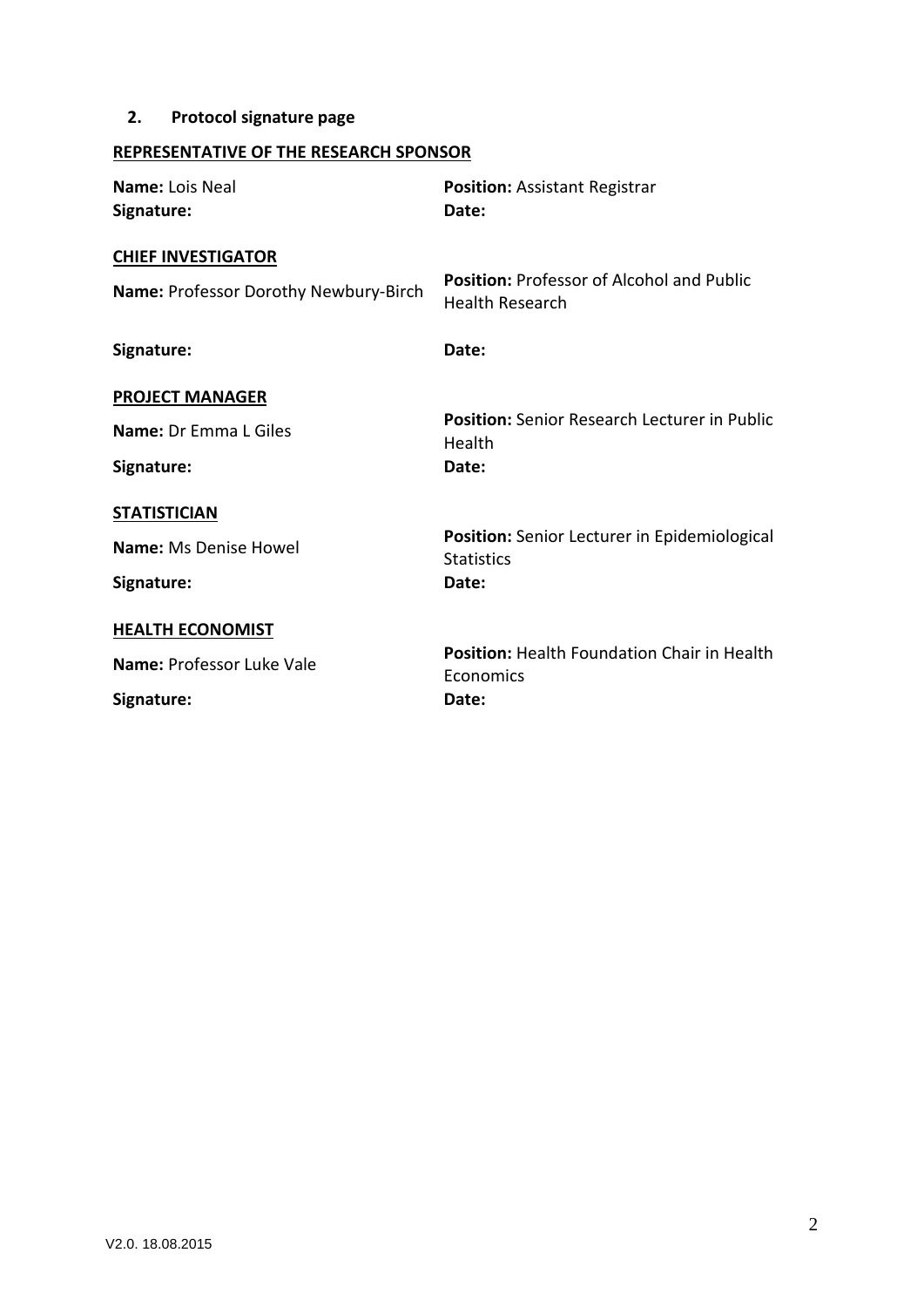### **2.1 Principal Investigator signature**

I confirm that I have read and understood protocol 1.0 dated 27.07.2015. I agree to comply with the study protocol, the principles of Good Clinical Practice (GCP), research governance, clinical trial regulations and appropriate reporting requirements.

Print Name Site Name/I.D.

Signature ……………………………… Date …………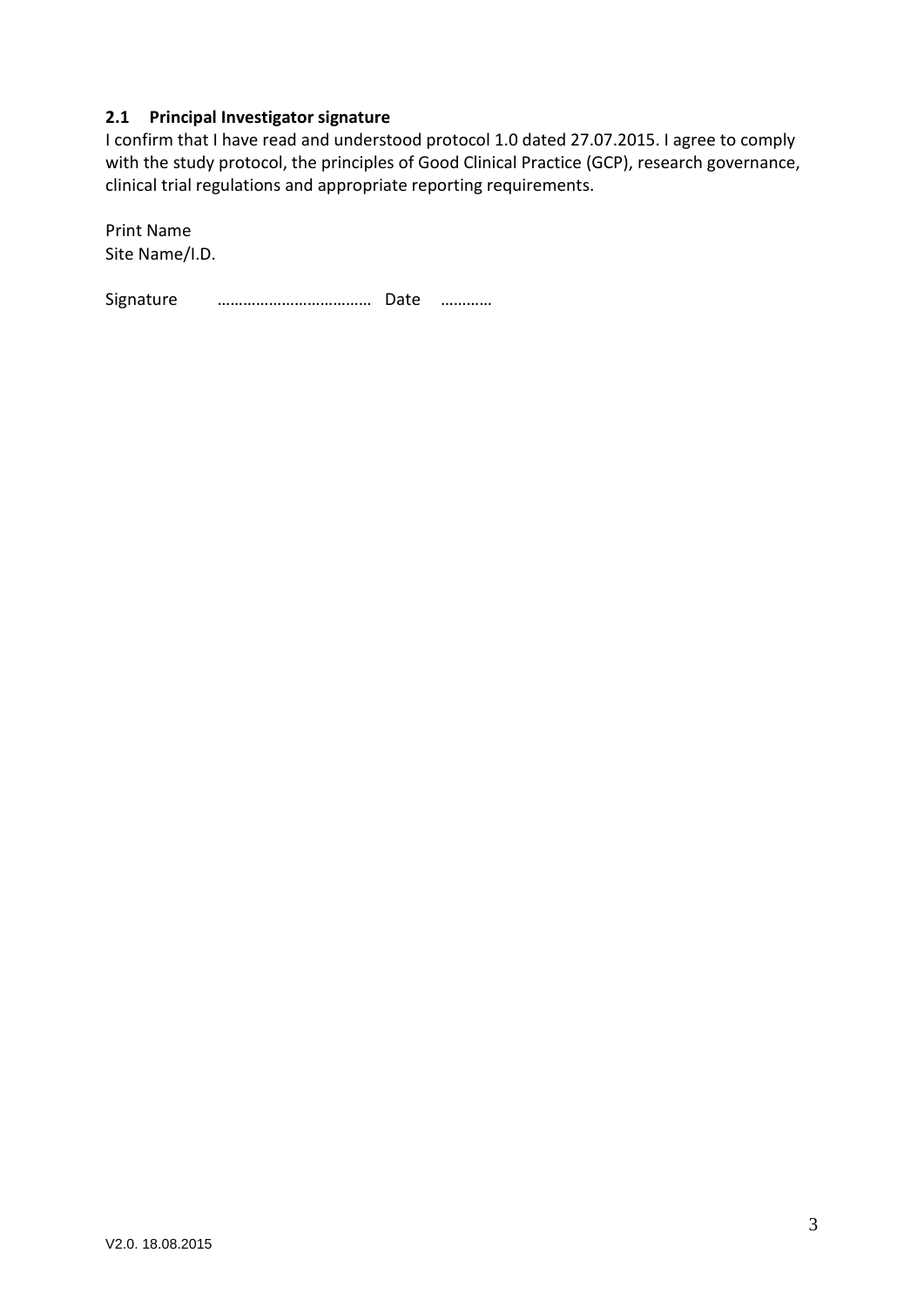#### **Contents**

| 1.                             |  |
|--------------------------------|--|
| 2.                             |  |
| 2.1<br>3.                      |  |
| 4.                             |  |
| 4.1<br>4.2<br>4.3<br>5.        |  |
| 6.                             |  |
| 6.1<br>6.2<br>6.3<br>6.4<br>7. |  |
| 7.1<br>7.2<br>8.               |  |
| 9.                             |  |
| 9.1<br>9.2<br>9.3              |  |
|                                |  |
| 9.4                            |  |
| 10.1<br>10.2<br>10.3           |  |
| 11.1<br>11.2<br>11.3           |  |
| 12.1<br>12.2                   |  |
| 13.1<br>13.2<br>13.3<br>13.4   |  |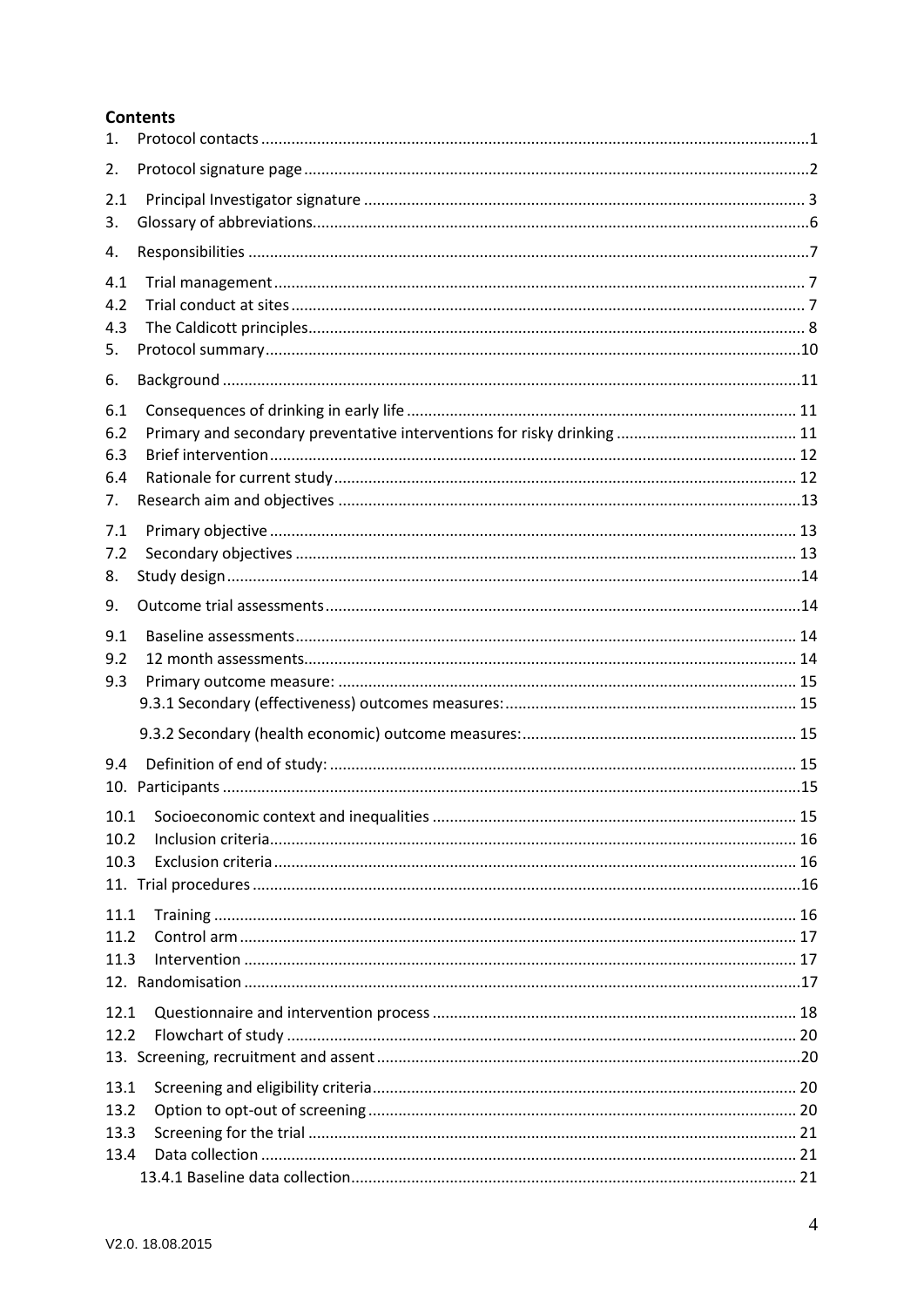| 13.5         |  |
|--------------|--|
|              |  |
|              |  |
|              |  |
| 15.1<br>15.2 |  |
|              |  |
|              |  |
|              |  |
|              |  |
|              |  |
| 16.1<br>16.2 |  |
|              |  |
|              |  |
| 19.1<br>19.2 |  |
|              |  |
|              |  |
|              |  |
|              |  |
|              |  |
|              |  |
|              |  |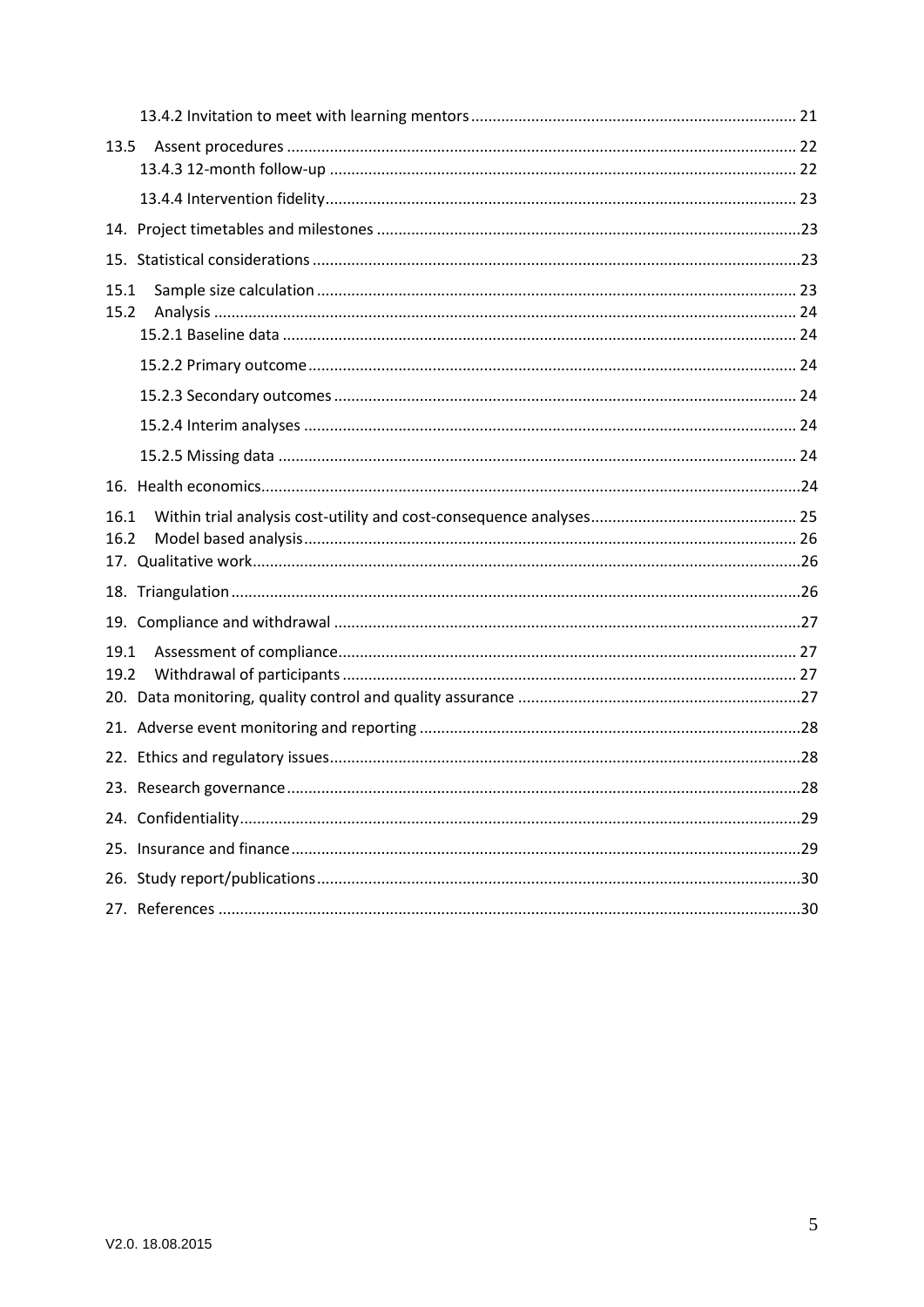# **3. Glossary of abbreviations**

| AUDIT           | Alcohol Use Disorders Identification Test                         |
|-----------------|-------------------------------------------------------------------|
| A-SAQ           | <b>Student Alcohol Questionnaire</b>                              |
| <b>BECCI</b>    | Behaviour Change Counselling Index                                |
| C.I.            | Confidence Intervals                                              |
| C-RCT           | <b>Cluster Randomised Control Trial</b>                           |
| <b>DMES</b>     | Data Monitoring and Ethics Committee                              |
| <b>DMQ</b>      | Drinking Motives Questionnaire                                    |
| EQ-5D 5L        | European Quality of Life Five Dimension                           |
| <b>EQ-5D-Y</b>  | European Quality of Life Five Dimension - Youth                   |
| <b>FRAMES</b>   | Feedback, Responsibility, Advice, Menu, Empathy and Self-efficacy |
| <b>GCP</b>      | <b>Good Clinical Practice</b>                                     |
| <b>MRC</b>      | <b>Medical Research Council</b>                                   |
| <b>NHS</b>      | <b>National Health Service</b>                                    |
| <b>NHS EED</b>  | National Health Service Economic Evaluation Database              |
| <b>NICE</b>     | The National Institute for Health and Care Excellence             |
| <b>NIHR PHR</b> | National Institute of Health Research, Public Health Research     |
| ΡI              | Principal Investigator                                            |
| <b>PSHE</b>     | Personal Social and Health Education Lessons                      |
| QALYS           | <b>Quality Adjusted Life Years</b>                                |
| <b>RAPI</b>     | <b>Rutgers Alcohol Problems Inventory</b>                         |
| <b>RCT</b>      | <b>Randomised Control Trial</b>                                   |
| S-SUQ           | <b>Short Service Use Questionnaire</b>                            |
| <b>TLFB</b>     | <b>Time Line Follow Back</b>                                      |
| TOC             | <b>Trial Oversite Committee</b>                                   |
| <b>WEMWBS</b>   | Warwick Edinburgh Mental Well-Being Scale                         |
|                 |                                                                   |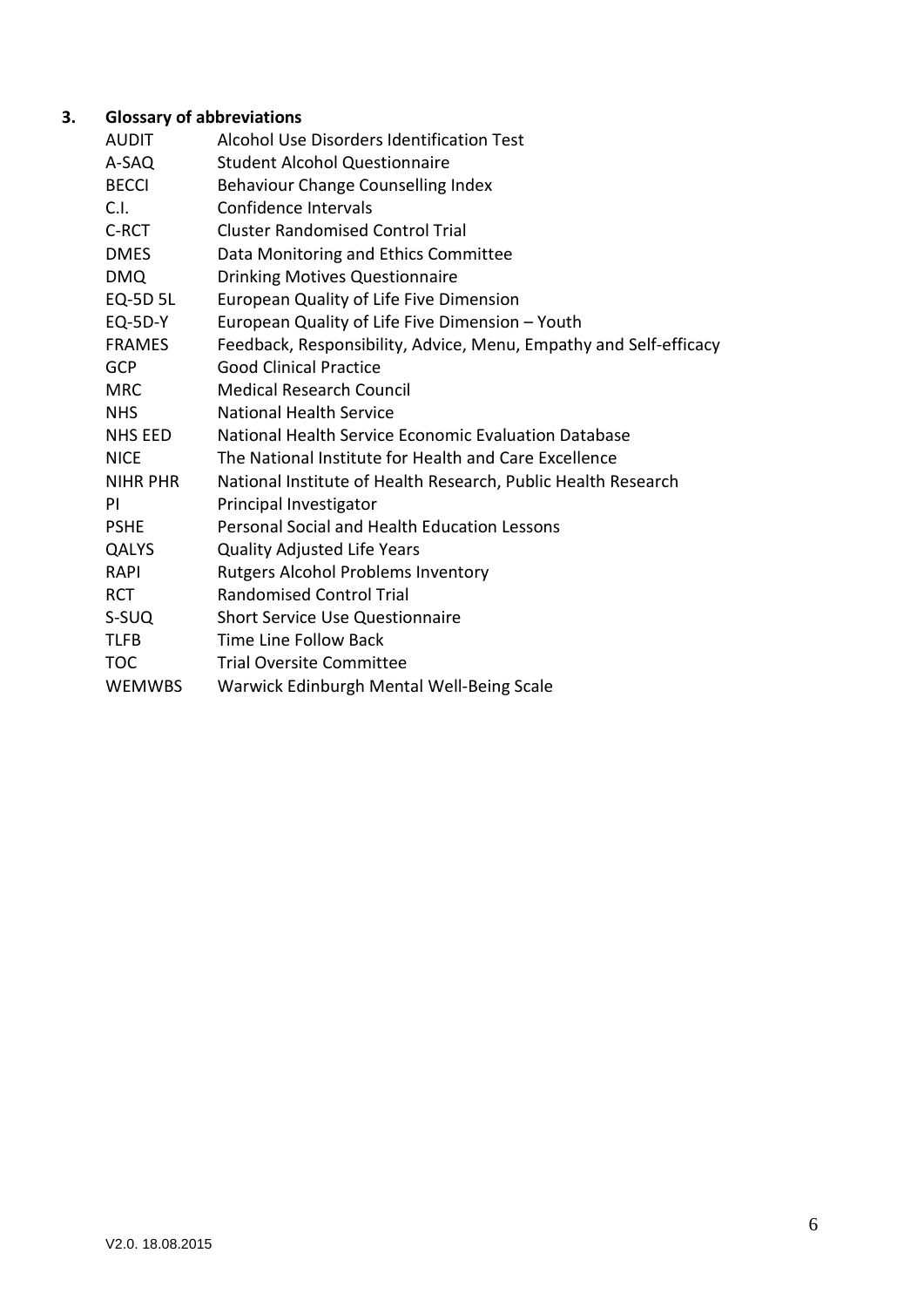## **4. Responsibilities**

**Sponsor:** Newcastle University are the award holders and will act as the sponsor for this study.

**Funder:** NIHR PHR is funding this study.

**Trial management:** A Trial Management Group (TMG) will be appointed and will be responsible for overseeing the progress of the trial. The day-to-day management of the trial will be co-ordinated by the Project Manager. A Trial Steering Group (TSC) and a separate Data Management and Ethics Committee (DMEC) will also be appointed to monitor trial data.

**Chief Investigator:** The Chief Investigator will have overall responsibility for the trial.

**Principal Investigators:** The Principal Investigators (PIs) will have overall responsibility for the conduct of the study at a particular trial site.

# **4.1 Trial management**

The following functions falling under the responsibility of the sponsor will be delegated to Professor Dorothy Newbury-Birch [Chief Investigator]:

- Ethics Committee Opinion (including application for research ethics committee favourable opinion, notification of protocol amendments and end of trial, site specific assessment and local approval).
- Good Clinical Practice and Trial Conduct (including GCP arrangements, data monitoring, emergency and safety procedures).

Administration of funding for the study will be carried out by Newcastle University who hold the award. Professor Eileen Kaner is the lead for Newcastle University.

# **4.2 Trial conduct at sites**

# **Site PI responsibilities**

- Study conduct and the welfare of study subjects.
- Familiarity with the study conditions.
- Compliance with the protocol, documentation of any protocol deviations and reporting of all serious adverse events.
- Screening and recruitment of subjects.
- Compliance with the Principles of GCP, the Research Governance Framework for Health and Social Care, the Data Protection Act and any other relevant legislation and regulatory guidance.
- Ensuring that no participant is recruited into the study until all relevant regulatory permissions and approvals have been obtained.
- Obtaining written informed assent from participants prior to any study specific procedures.
- The PIs shall be qualified by education, training and experience to assume responsibility for the proper conduct of the trial. S/he shall provide a current signed and dated curriculum vitae as evidence for the Trial Master File.
- Ensuring Study Site team members are appropriately qualified by education, training and experience to undertake the conduct of the study.
- Availability for TSCs, DMECs, monitoring visits and in the case of an audit.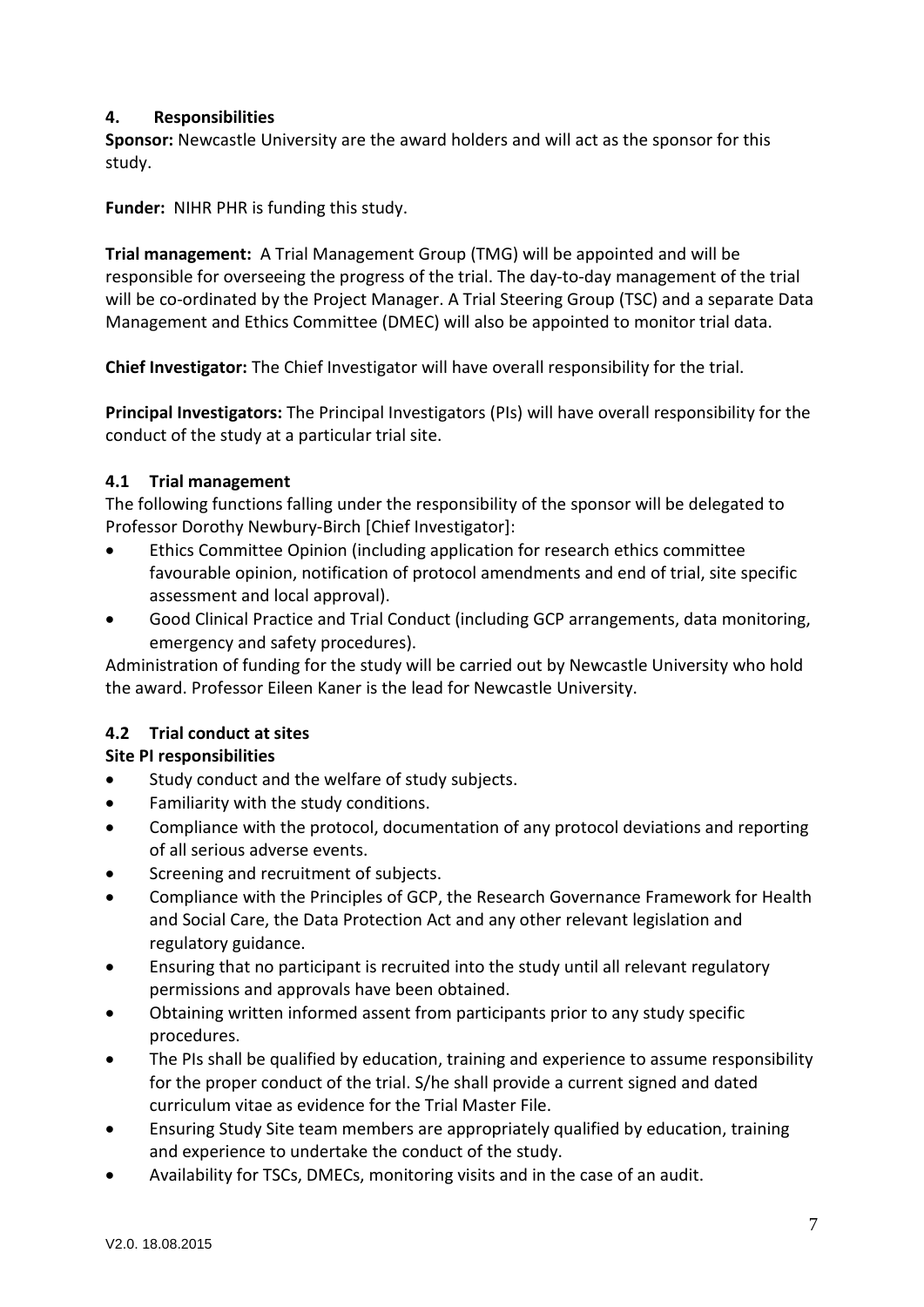- Maintaining study documentation and compliance with reporting requests.
- Maintaining a site file, including copies of study approval, list of subjects and their signed informed assent forms.
- Documenting appropriate delegation of tasks to other study personnel e.g. Research Co-ordinators.
- Ensuring data collected is accurate, timely and complete.
- Providing updates on the progress of the trial.
- Ensuring subject confidentiality is maintained during the project and archival period.
- Ensuring archival of study documentation for a minimum of ten years following the end of the study, unless local arrangements require a longer period.

#### **4.3 The Caldicott principles**

**Principle 1. Justify the purpose(s) for using confidential information:** Every proposed use or transfer of personal confidential data within or from an organisation should be clearly defined, scrutinised and documented, with continuing uses regularly reviewed, by an appropriate guardian.

**How we will abide by Principle 1:** Should we need to transfer personal data between Newcastle and Teesside Universities we will keep a log of the transfer, who requested and who executed the transfer, together with the reason for the transfer. This log will be kept on a password protected Excel file.

**Principle 2. Don't use personal confidential data unless it is absolutely necessary:** Personal confidential data items should not be included unless it is essential for the specified purpose(s) of that flow. The need for patients to be identified should be considered at each stage of satisfying the purpose(s).

**How we will abide by Principle 2:** We will gather limited personal data, including name and first part of postcode for trial participants. This is to allow us to map behaviours to socio demographic characteristics.

**Principle 3. Use the minimum necessary personal confidential data:** Where use of personal confidential data is considered to be essential, the inclusion of each individual item of data should be considered and justified so that the minimum amount of personal confidential data is transferred or accessible as is necessary for a given function to be carried out.

**How we will abide by Principle 3:** We will ask for name and class only to minimise the amount of personal we collect from the young people. For trial participants we will ask for the first part of their postcode.

**Principle 4. Access to personal confidential data should be on a strict need-to-know basis:**  Only those individuals who need access to personal confidential data should have access to it, and they should only have access to the data items that they need to see. This may mean introducing access controls or splitting data flows where one data flow is used for several purposes.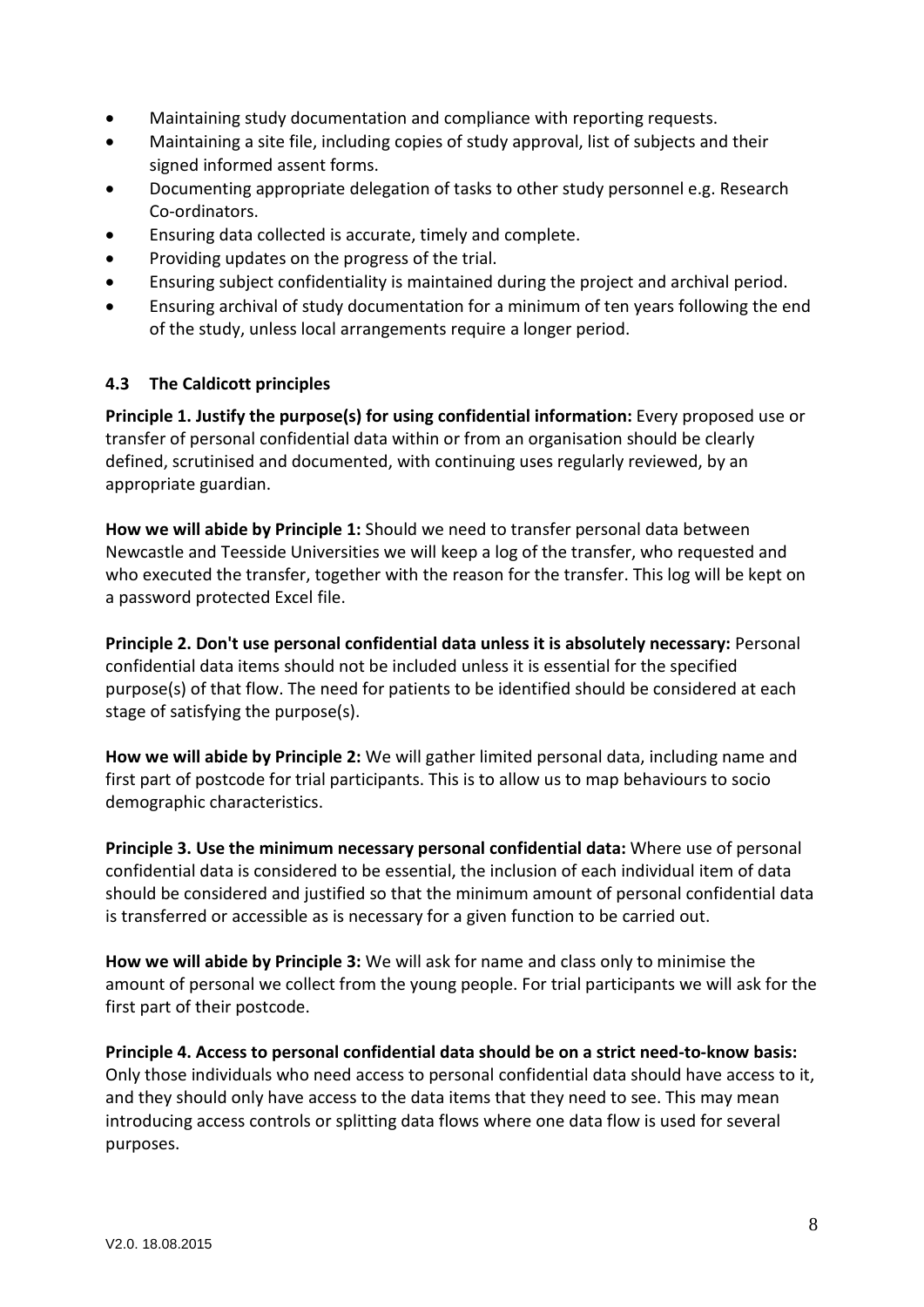**How we will abide by Principle 4:** Only the Study Research Administrator at Teesside University will have access to all of the information to ensure allocation concealment in the trial. The data will be accessed on a need-to-know basis only.

**Principle 5. Everyone with access to personal confidential data should be aware of their responsibilities:** Action should be taken to ensure that those handling personal confidential data - both clinical and non-clinical staff - are made fully aware of their responsibilities and obligations to respect patient confidentiality.

**How we will abide by Principle 5:** We will be providing training to all active researchers in the trial to ensure they understand confidentiality principles.

**Principle 6. Comply with the law:** Every use of personal confidential data must be lawful. Someone in each organisation handling personal confidential data should be responsible for ensuring that the organisation complies with legal requirements.

**How we will abide by Principle 6:** The research sponsor will ensure that all use of personal data will be lawful.

**Principle 7. The duty to share information can be as important as the duty to protect patient confidentiality:** Health and social care professionals should have the confidence to share information in the best interests of their patients within the framework set out by these principles. They should be supported by the policies of their employers, regulators and professional bodies.

**How we will abide by Principle 7:** We will abide by the policies of participating organisations.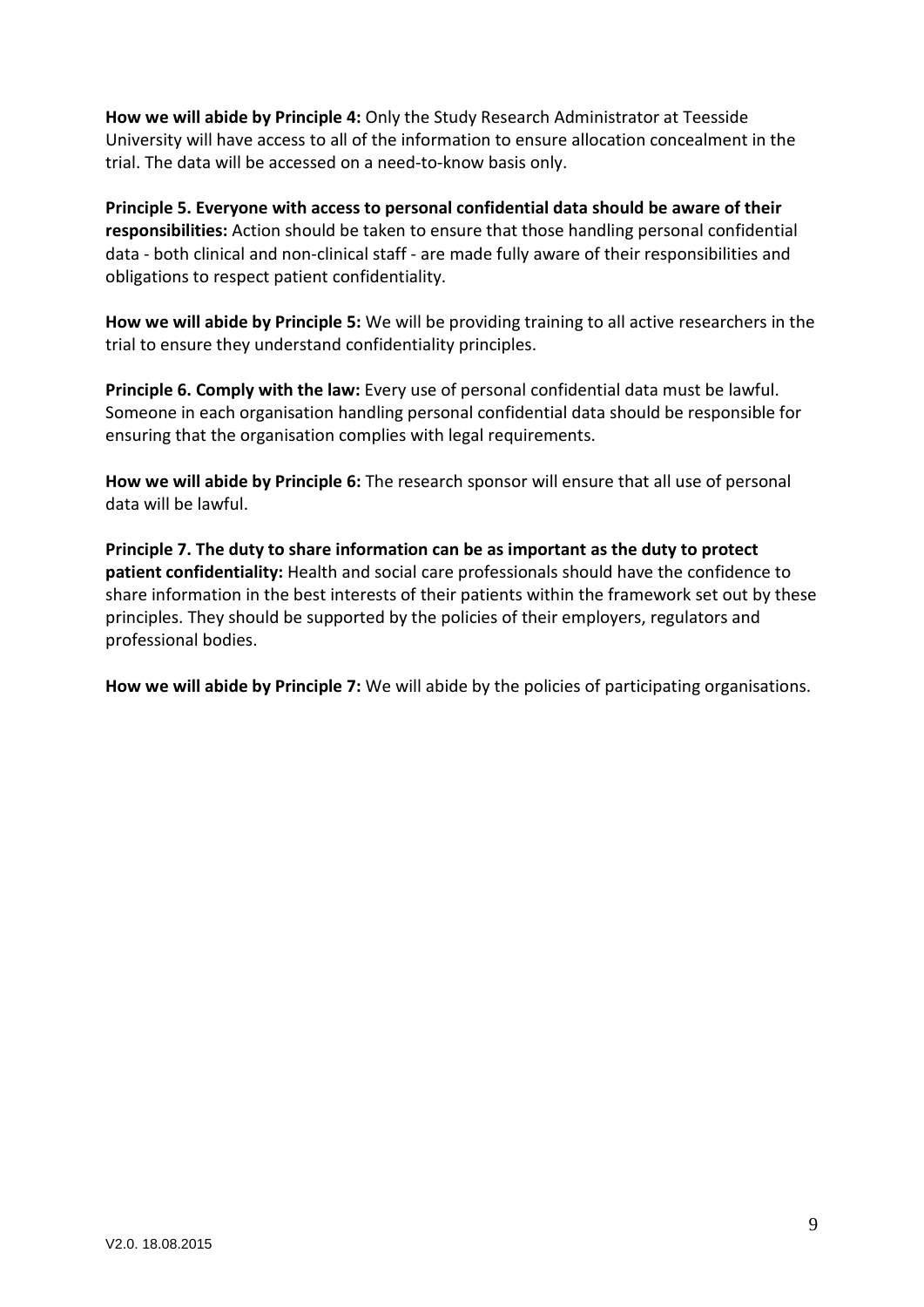#### **5. Protocol summary**

| <b>Trial Title</b>                                 | A multi-centre individual-randomised controlled trial of<br>screening and brief alcohol intervention to prevent risky drinking<br>in young people aged 14-15 in a high school setting (SIPS JR-<br>HIGH)                            |  |
|----------------------------------------------------|-------------------------------------------------------------------------------------------------------------------------------------------------------------------------------------------------------------------------------------|--|
| <b>Acronym (short title)</b>                       | SIPS JR-HIGH                                                                                                                                                                                                                        |  |
| <b>Protocol version and</b><br>date                | 1.0 27.07.2015                                                                                                                                                                                                                      |  |
| <b>Summary of Trial</b><br><b>Design</b>           | A four-centre, individually randomised two armed Randomised<br>Controlled Trial (RCT) incorporating a control arm of usual<br>practice on alcohol issues and a 30 minute brief intervention<br>arm.                                 |  |
| <b>Summary of</b><br><b>Participant Population</b> | Young people aged 14-15 years inclusive, whose parents do not<br>opt them out of the study, scoring positively on the A-SAQ, leave<br>their name and willing and able to provide informed assent for<br>intervention and follow-up. |  |
| <b>Planned Sample Size</b>                         | 4,200 pupils in year 10; with 257 in each arm at the 12-month<br>follow-up.                                                                                                                                                         |  |
| <b>Planned Number of</b><br><b>Sites</b>           | Five schools in each of the four geographical sites: North East,<br>North West, London and Kent.                                                                                                                                    |  |
| <b>Study Intervention</b>                          | 30 minute brief alcohol intervention.                                                                                                                                                                                               |  |
| <b>Follow Up Duration</b>                          | At 12-months post intervention; completion of a questionnaire.                                                                                                                                                                      |  |
| <b>Planned Trial Period</b>                        | 01 September 2015 - 31 December 2017.                                                                                                                                                                                               |  |

**Primary objective:** Total alcohol consumed in the last 28 days.

**Outcome measure:** Time Line Follow-Back (TLFB) questionnaire at 12-month follow-up. **Secondary (effectiveness) objective:** To measure % days abstinence over last 28 days; risky drinking; smoking behaviour; alcohol-related problems; drunkenness during the last 30 days; and emotional wellbeing.

**Outcome measures**: Drinks per day and days>2 units from 28 day TLFB; risky drinking using the Student Alcohol Questionnaire (A-SAQ), Alcohol Use Disorders Identification Test (AUDIT) and TLFB; smoking behaviour and alcohol related problems using the Rutgers Alcohol Problems Inventory (RAPI); drunkenness dichotomised as 'never' or 'once or more'; emotional wellbeing using the Warwick Edinburgh Mental Health Well-being Scale (WEMWBS) and Drinking Motives Questionnaire (DMQ).

**Secondary (health economics) objectives:** To measure Quality of Life Years (QALY) and health state utility and cost-consequences at 12 months.

**Outcome measures:** Quality of life and health state utility measured using the European Quality of Life Five Dimension (EQ-5D 5L) [1]; QALYs estimated using general population tariffs from responses to EQ-5D 5L administered and scored at baseline and 12 months;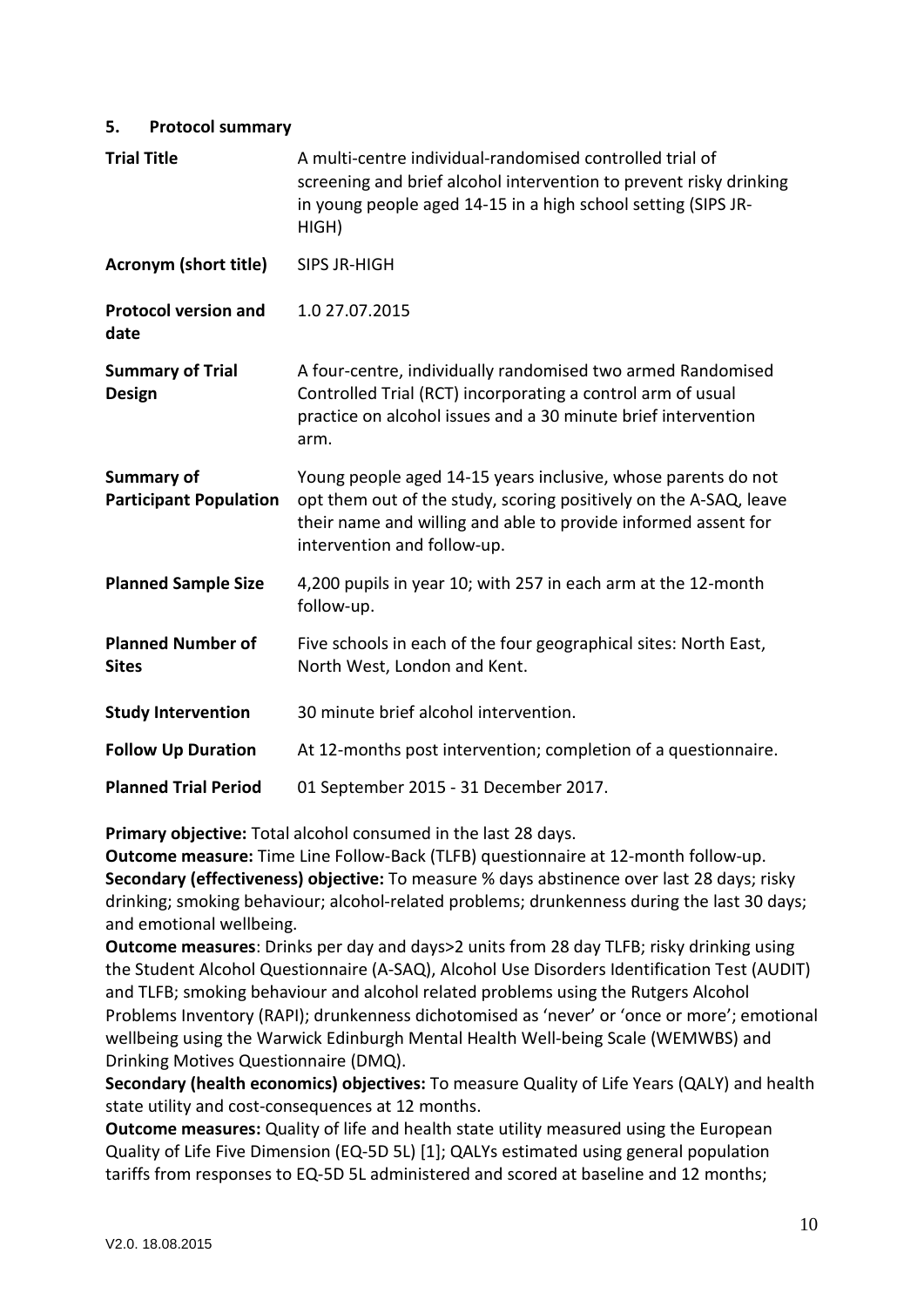National Health Service (NHS), educational, social, and criminal services data estimated using a modified Short Service Use Questionnaire (S-SUQ) and a learning mentor diary sheet developed in the pilot study; Incremental cost per QALY gained at 12 months; Costconsequences presented in the form of a balance sheet for outcomes at 12 months; depending on findings, modelled estimates of incremental cost per QALY and costconsequences in the longer term.

# **6. Background**

Adolescents in England are amongst the heaviest drinkers in Europe [1]. The percentage of young people who have ever had an alcoholic drink in England increases with age from 6% of 11 year olds to 72% of 15 year olds, and the prevalence of drinking in the last month rises from 2% of 11 year olds to 43% of 15 year olds [2]. Whilst drinking typically increases over adolescence, there has been a reduction over time across all ages of adolescents, although amongst those who drink they typically consume a higher volume. Nevertheless, drinking can have adverse impacts on health and social (including learning) outcomes for the many young people who are drinking alcohol.

# **6.1 Consequences of drinking in early life**

The impact of alcohol on the development and behaviour of young people has been well researched in early [3], middle [4] and late adolescence [5]. It is now well known that young people are much more vulnerable than adults to the adverse effects of alcohol, due to a range of physical and psycho-social factors which often interact [6]. These adverse effects include: physiological factors [4]; neurological factors due to changes that occur in the developing adolescent brain after alcohol exposure [7]; cognitive factors due to psychoactive effects of alcohol which impair judgement and increase the likelihood of accidents and trauma [8]; and social factors which arise from a typically high-intensity drinking pattern (often called 'binge drinking') which leads to intoxication and risk-taking behaviour [9].

Our definition of risky drinking encompasses commonly understood concepts of hazardous drinking (at a level or pattern that increases the risk of physical or psychological problems), harmful drinking (defined by the presence of these problems) and binge drinking (risky single occasion high intensity drinking which can be episodic) as well as the Department of Health concepts of increasing and high risk drinking [10]. Evidence suggests that risky drinking among young people occurs commonly in the context of other forms of challenging behaviour such as aggression and risk-taking [11]. The Chief Medical Officer for England has provided recommendations on alcohol consumption in young people [12] based on an evidence review of the risks and harms of alcohol to young people [6]. The recommendations state that children should abstain from alcohol before the age of 15 and those aged 15-17 are advised not to drink, but if they do drink it should be no more 3-4 units and 2-3 units per week in males and females respectively, on no more than one day per week [12] which equates to adult daily drinking recommendations.

# **6.2 Primary and secondary preventative interventions for risky drinking**

There is a large volume of evidence on primary prevention to reduce risky drinking in the school setting [13, 14]. Such prevention is directed at all young people, whether they drink alcohol or not, and aims to delay the age that drinking begins, often via general health education. This body of work has shown mixed results with only a small number of programmes reporting positive outcomes [14] and this body of work has been reported to be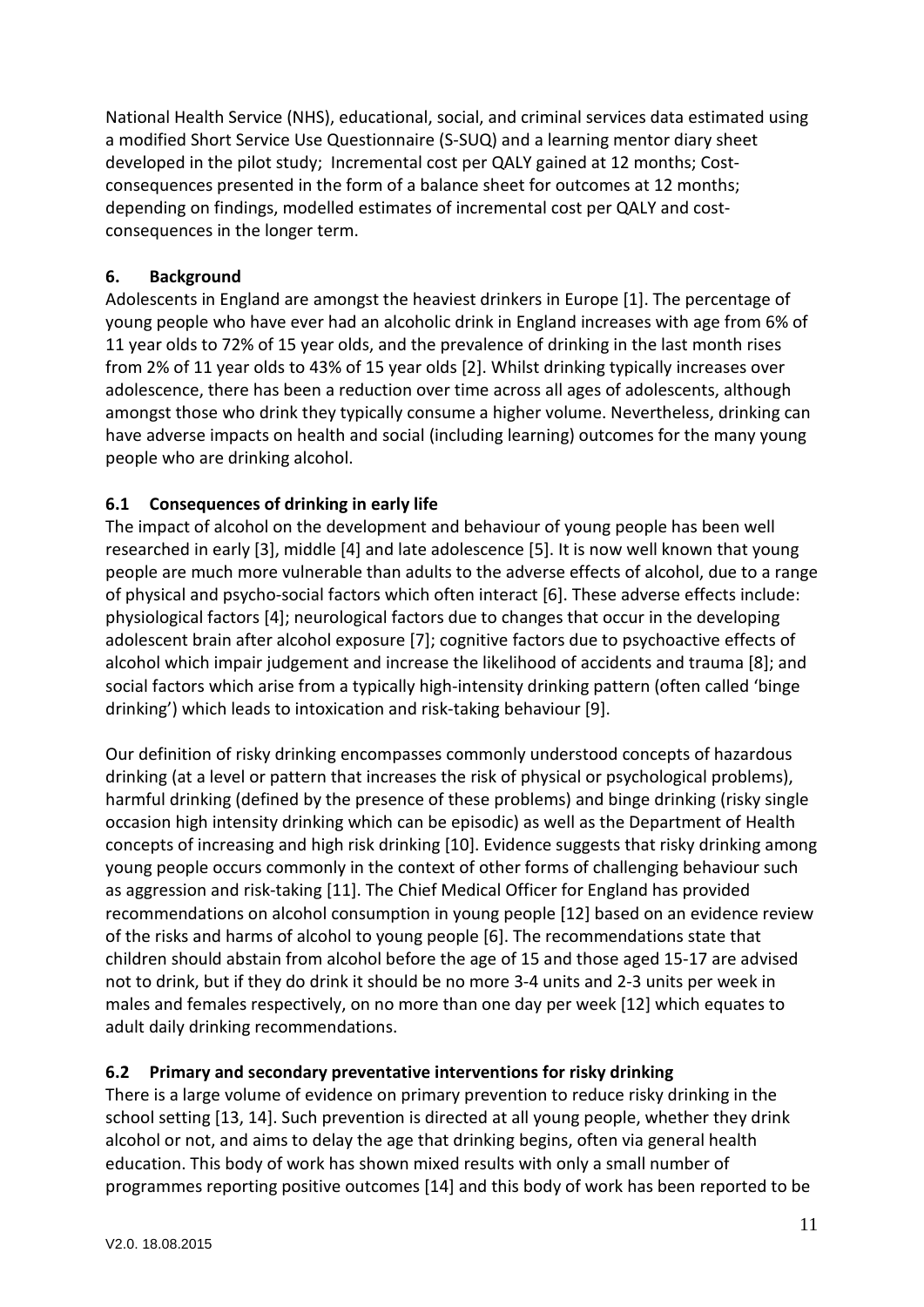methodologically weak [15]. Secondary prevention, i.e. targeting interventions at young people who are already drinking alcohol, may be a more effective and efficient strategy since the intervention will have more salience for the individuals receiving it.

This secondary prevention generally consists of screening (to identify relevant recipients) followed by structured advice or counselling of short duration which is aimed at reducing alcohol consumption or decreasing problems associated with drinking [16]. The interventions are based on social cognitive theory (from health psychology) which is drawn from social learning theory [17]; these theories regard behaviour to be the result of an interaction between individual, behavioural and environmental factors. It is assumed that each individual has cognitive (thinking) and affective (feeling) attributes that affect not only how they behave but also how their behaviour is influenced and/or reinforced by aspects of the external world. Thus, brief interventions generally focus on individuals' beliefs and attitudes about behaviour, their sense of personal confidence (self-efficacy) about changing beliefs and attitudes and a focus on how an individual's behaviour sits in relation to other people's actions (normative comparison).

# **6.3 Brief intervention**

A key feature of brief intervention is that it is designed to be delivered by generalist practitioners (not addiction specialists) and is targeted at individuals who may not be aware they are experiencing alcohol-related risk or harm. The goal is usually reduced alcohol consumption or a decrease in alcohol-related problems [18]. There is variation in the duration and frequency of brief intervention [19] but there are two broad types: simple structured advice - based on the FRAMES model (feedback, responsibility, advice, menu, empathy and self-efficacy) and motivational interviewing [20]. Since the time available for delivering brief intervention may not allow for motivational interviewing in its full form [19], its ethos and techniques have been distilled into a more directive format called Behaviour Change Counselling [21] which has been successfully used in a number of UK trials [22-25]. Existing evidence described above demonstrates that alcohol screening and brief intervention for young people have been successful for selected individuals, in certain settings.

# **6.4 Rationale for current study**

The Chief Medical Officer for England has stated that school is seen as a key resource in the prevention, detection and treatment for risky drinking [26]. However, the current evidence is limited as it relates primarily to white, USA-based study participants and provides insufficient evidence to be confident about the use of alcohol screening and brief intervention to reduce excessive drinking and/or alcohol-related harm in younger adolescents aged under 16 and in a school setting in the UK [27-29]. Nevertheless, there is evidence that the most practical and effective forms of brief intervention in this setting are those based upon the FRAMES model. Specifically approaches containing personalised feedback about a young person's drinking behaviour with motivational interviewing approaches, such as behaviour change counselling, can help to reduce levels of alcohol-related risk [23].

This current work builds on the evidence base by focusing on screening and brief intervention to reduce risky drinking in younger adolescents (aged 14-15). The proposed study follows on from the SIPS JR-HIGH pilot feasibility study which was funded under the National Institute of Health Research Public Health Programme (NIHR PHR) commissioned call 10/3002 Alcohol and Young People: Interventions to prevent risky drinking of alcohol by school aged children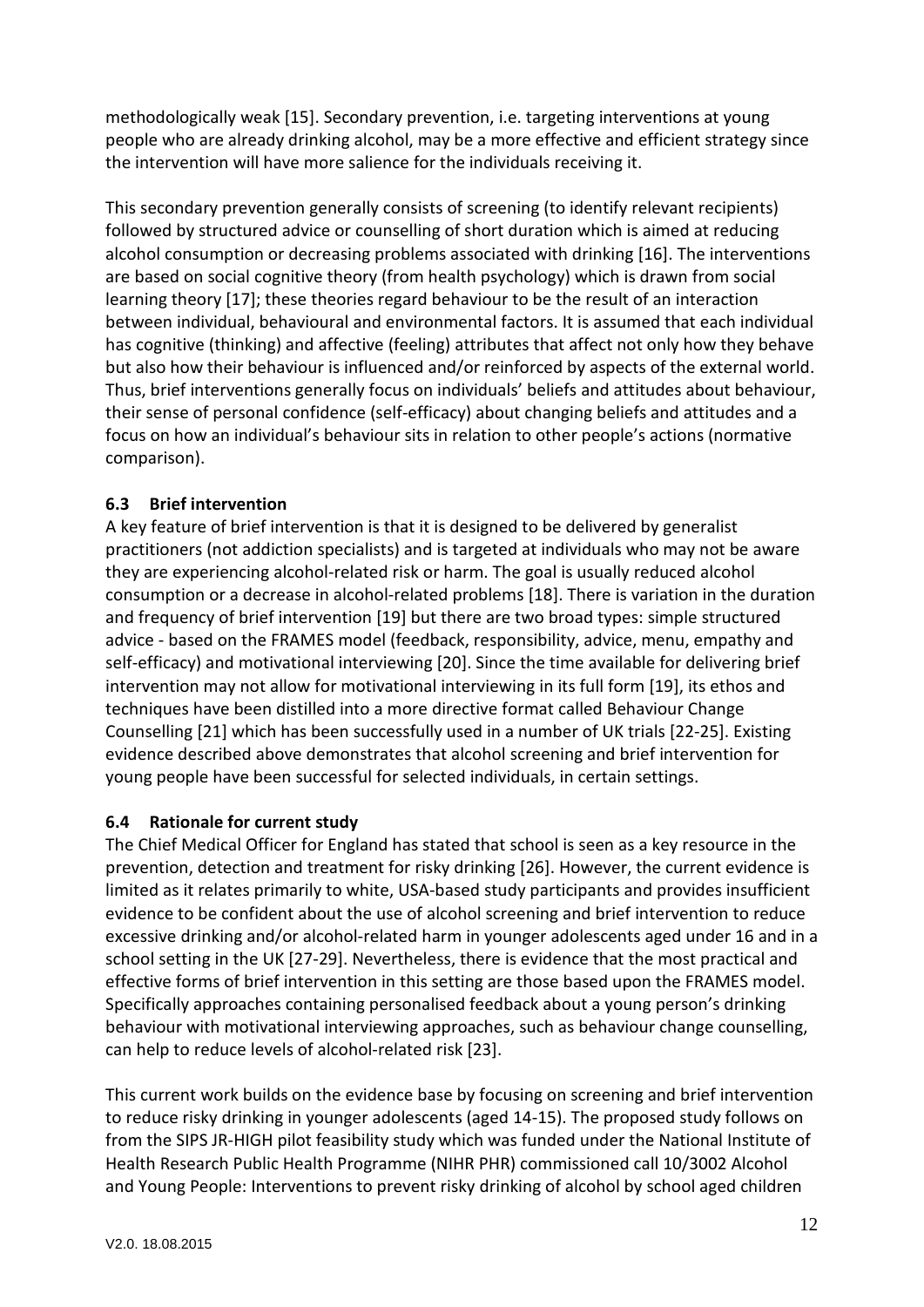and young people [30]. The trial was registered on the ISRCTN register as ISRCTN07073105. The pilot feasibility trial was a three-arm cluster-randomised control trial (c-RCT) (with randomisation at the school level) with an integrated qualitative component to assess the feasibility and acceptability of a future definitive trial of brief alcohol intervention in a school setting. The trial measured recruitment and retention to the study, and explored facilitators and barriers to the use of these interventions with year 10 pupils (aged 14-15) in seven schools in the North East of England [23].

In our pilot feasibility study, young people who screened positively on a single alcohol screening question (collected in the context of a baseline classroom survey of drinking and other health behaviours) and assented to take part in our trial were randomised to either: provision of an advice leaflet (control arm, n=two schools); a 30-minute brief interactive session which combined structured advice and behaviour change counselling techniques delivered by the school learning mentor, and an advice leaflet (Intervention 1, n=two schools); or the 30-minute brief interactive session and an advice leaflet with the addition of a 60-minute session involving family members delivered by the school learning mentor (Intervention 2, n=three schools). Trial participants were followed-up at 12 months (88% retention). The results showed that it was not possible to carry out the second arm of the trial with parents, therefore the definitive study will only include two arms. As there are only two arms to the trial it is feasible to change to an individually randomised trial.

# **7. Research aim and objectives**

The aim of the study is to evaluate the effectiveness and cost-effectiveness of alcohol screening and brief intervention to reduce risky drinking in young people aged 14-15 in the English high school setting.

### **7.1 Primary objective**

To conduct an individually randomised controlled trial to evaluate the effectiveness and costeffectiveness of alcohol screening and brief intervention for risky drinkers compared to standard usual practice on alcohol issues conducted by learning mentors with young people aged 14-15 in the school setting in the North East, North West, South East and London, England. Effectiveness is measured by total alcohol consumed in the last 28 days as measured by the 28 day TLFB.

### **7.2 Secondary objectives**

- To measure effectiveness in terms of % days abstinence over last 28 days; risky drinking; smoking behaviour; alcohol-related problems; drunkenness during the last 30 days; and emotional wellbeing.
- To measure the cost-effectiveness of the intervention in terms of quality of life and health state utility; QALYs; Service use costs and cost-consequences at 12 months post intervention.
- To monitor the fidelity of alcohol screening and brief intervention delivered by learning mentors in the school setting.
- To explore barriers and facilitators of implementation with staff.
- To explore young people's experiences of the intervention and its impact upon their alcohol use.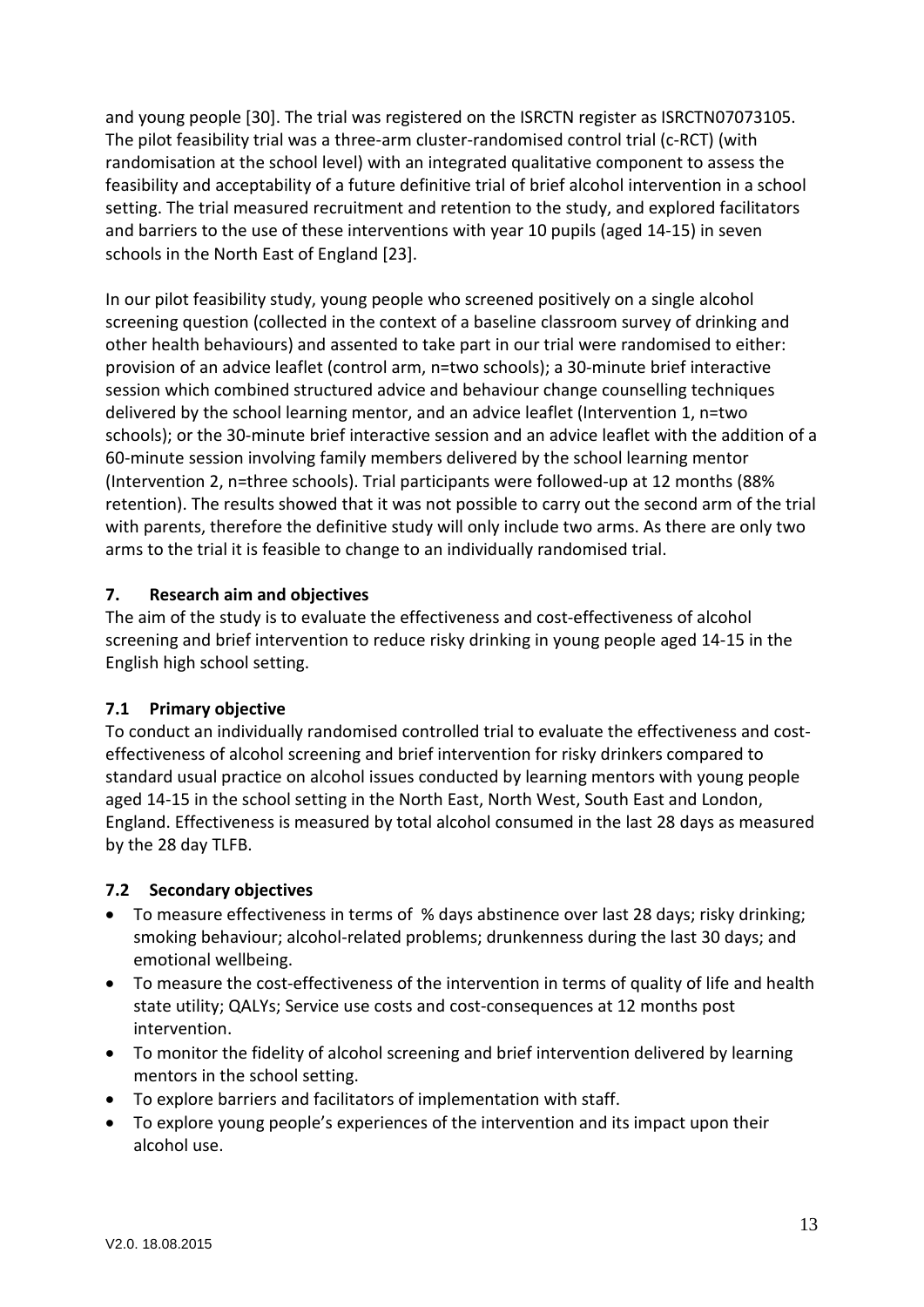• If the intervention is shown to be effective and efficient to: develop a manualised screening and brief intervention protocol to facilitate uptake/adoption in routine practice in secondary schools in England.

# **8. Study design**

This is a multicentre individually randomised controlled trial comparing effectiveness and cost-effectiveness of alcohol brief intervention with treatment as usual in young people aged 14-15 in the school setting who screen positive for risky drinking using the A-SAQ.

# **9. Outcome trial assessments**

# **9.1 Baseline assessments**

Baseline data will be collected though self-completion questionnaires.

- Age of first smoking and how many cigarettes were smoked in the past 30 days [1].
- Alcohol use frequency, quantity (on a typical occasion) and binge drinking assessed using the modified 10 question AUDIT [31] which has been shown to be a highly sensitive tool for college students [32].
- Alcohol related problems assessed using the validated RAPI which includes measures on aggression [33].
- Drinking motives assessed using the 20-item DMQ. This tool uses a six-point Likert scale, which measures motives to drinking across four domains (social, coping, enhancement and conformity). Higher scores within each domain indicate stronger endorsement of positive reinforcement received through consumption of alcohol [34].
- Use of NHS, educational, social, and criminal services data elicited using a modified S-SUQ to capture health and social service use costs [35].
- The 14 item WEMWBS to assess general psychological health [36].This tool uses a fivepoint Likert scale which gives a score of one to five per question giving a minimum score of 14 and maximum score of 70. A higher WEMWBS score indicates a higher level of mental well-being [37]. The EQ-5D 5L, a valid measure for those aged 12 or older, will be used to measure health related quality of life [38]. Response will be converted into utility scores using the UK population algorithm.
- Two questions relating to sexual risk taking are included in the questionnaire. These are the same questions as in the pilot study [23]. These questions are: "After drinking alcohol, have you engaged in sexual intercourse that you regretted the next day?" and "After drinking alcohol, have you ever engaged in sexual intercourse without a condom?" Both questions can be answered with one of the three following options: I have never engaged in sexual intercourse, Yes, or No.
- Energy drink consumption will be assessed by asking young people how many times a week they drink energy drinks. Young people can answer never, less than once a week, 2- 4 days a week, 5-6 days a week, every day once a day, and every data more than once a day.
- Demographic information will be collected: gender, ethnicity. The first part of the postcode will be collected for trial participants.

### **9.2 12 month assessments**

All tools used at baseline (self-completion questionnaires) as well as the 28 day TLFB questionnaire (administered by a Research Co-ordinator).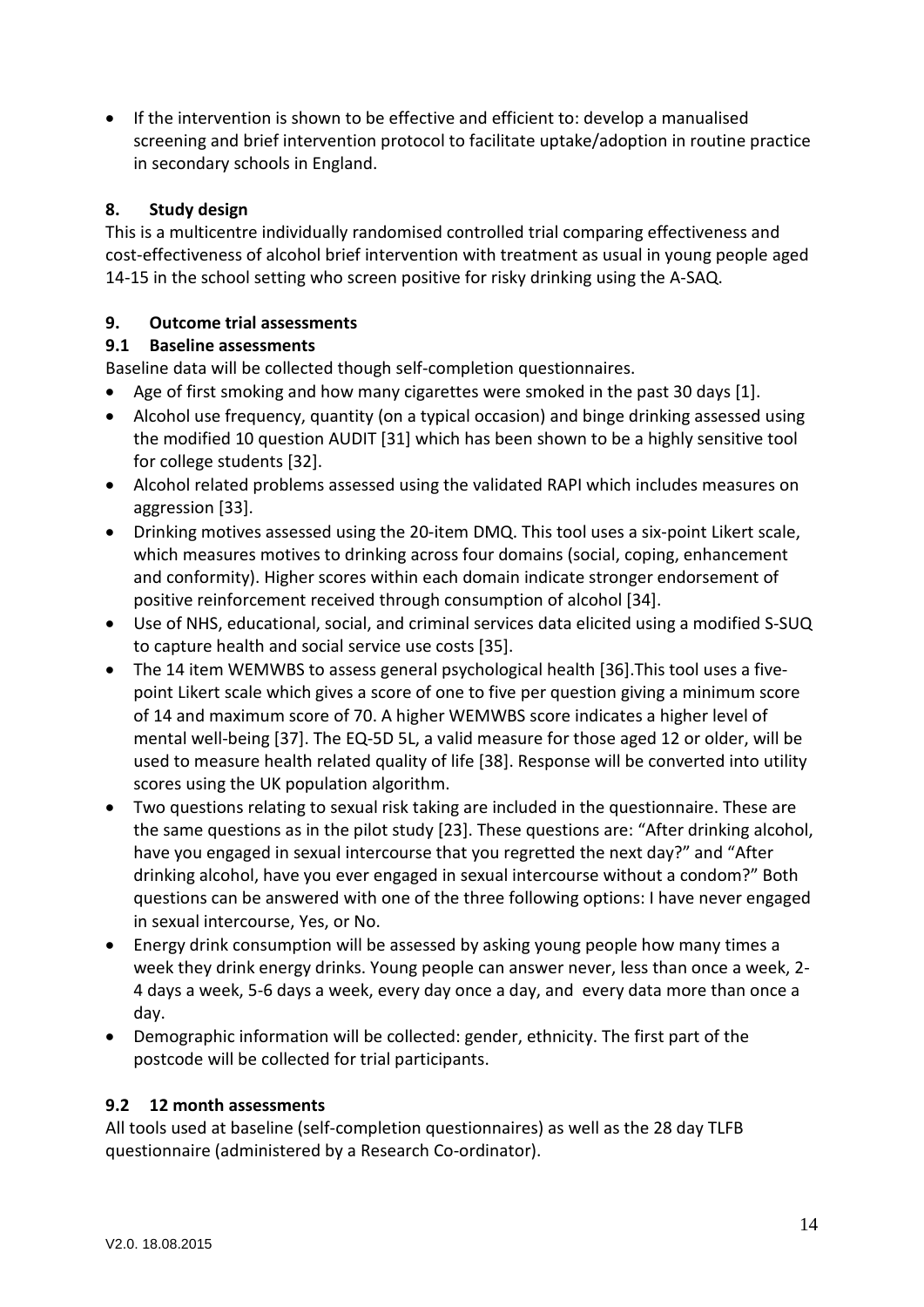### **9.3 Primary outcome measure:**

Total alcohol consumed in the last 28 days, using the 28 day TLFB questionnaire [39] at 12 month follow-up.

# *9.3.1 Secondary (effectiveness) outcomes measures:*

- % days abstinence over last 28 days, drinks per drinking day and days>2 units from 28 day TLFB;
- Risky drinking using the A-SAQ, AUDIT [31] and 28 day TLFB [39];
- Use of energy drinks;
- Smoking behaviour;
- Alcohol related problems using the RAPI [33] and sexual risk taking;
- Drunkenness during the last 30 days, dichotomised as 'never' and once or more [40];
- Emotional wellbeing using the WEMWBS [36] and drinking motives using the DMQ [34].

# *9.3.2 Secondary (health economic) outcome measures:*

- Quality of life and health state utility measured using the EQ-5D 5L [38];
- QALYs estimated using general population tariffs from responses to EQ-5D 5L administered and scored at baseline and 12 months;
- NHS, educational, social, and criminal services data estimated using a modified S-SUQ and a learning mentor case diary developed in the pilot study;
- Incremental cost per QALY gained at 12 months;
- Cost-consequences presented in the form of a balance sheet for outcomes at 12 months;
- Depending on findings, modelled estimates of incremental cost per QALY and costconsequences in the longer term.

# **9.4 Definition of end of study:**

The end of study will be the last participant's final study contact, at 12 months follow up (anticipated as 31/03/2017).

### **10. Participants**

Young people aged 14-15 in Year 10 at 20 Secondary/High schools/Academies in four centres: the North East of England, North West of England, Kent and London. Schools will be included if they have learning mentors (or equivalent members of pastoral staff, including teachers fulfilling this role) employed by the school. Screening will take place in the personal, social and health education (PSHE) or equivalent lesson or registration class on a classroom by classroom basis. Interventions will take place in the learning mentor's classroom or office space.

### **10.1 Socioeconomic context and inequalities**

In 2008, a survey of 1,250 young people living in deprived communities in Britain found that over a third did not know what a unit of alcohol was and did not understand the term binge drinking [41]. Of these young people, 39% drank up to 20 units per week and 15% drank over 20 units per week [41]. Thus the adverse effects of social deprivation on young people may be compounded by possible health and social problems related to heavy drinking. Usually, the alcohol harm paradox is primarily known within an adult context and this may be due to the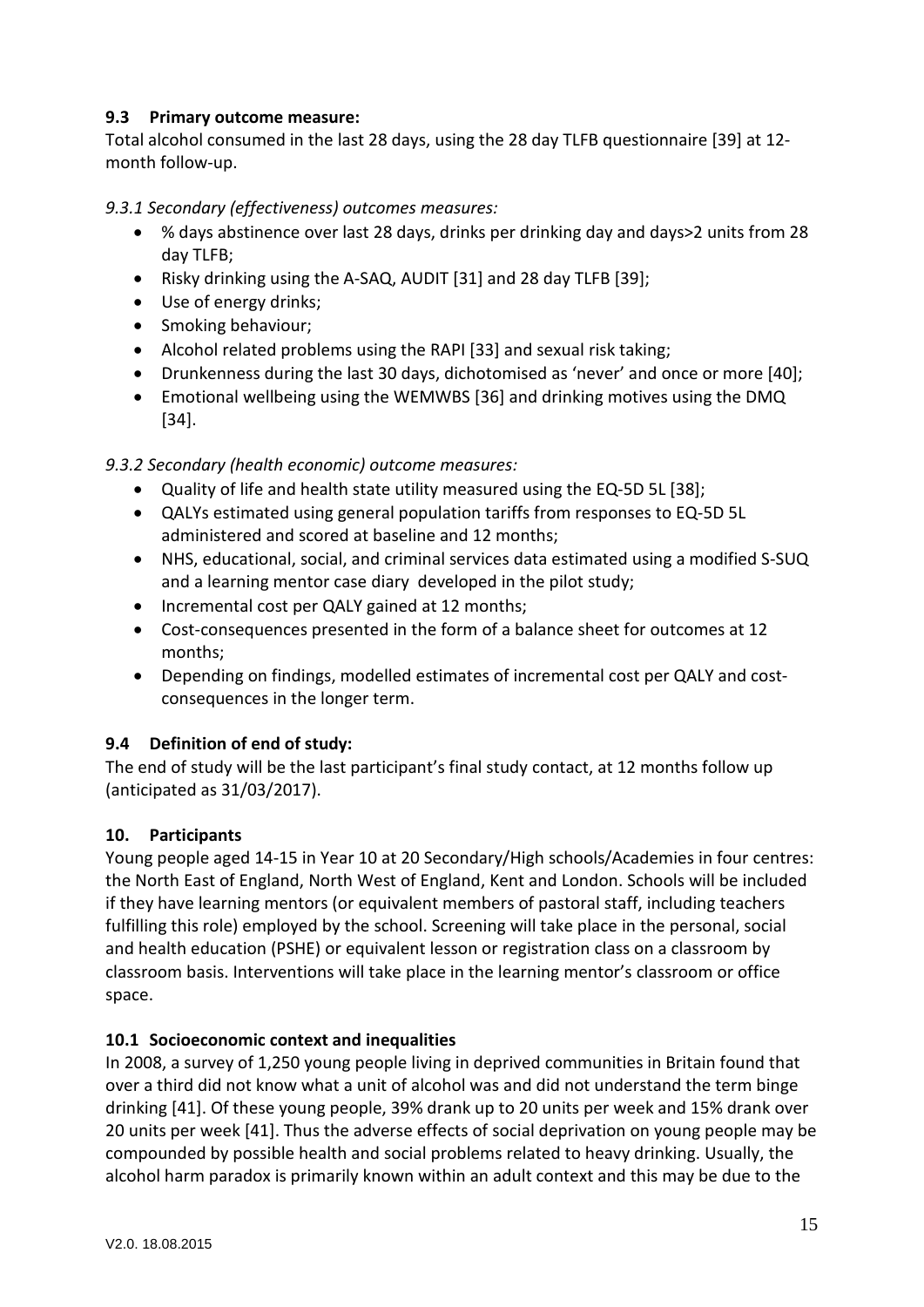fact that generally average consumption is reported. It seems reasonable to extrapolate the phenomenon to young people and they may also experience adverse consequences due to parental effects. The proposed project will be working with schools in four geographical sites, which will provide a range of social strata. Individuals with lower socio-economic status generally experience disproportionately more alcohol-related problems than higher socioeconomic status people (an outcome that is not always linked to drinking level) and so any reduction in consumption or concomitant problems that occurs as a result of our intervention is likely to benefit the lower socio-economic status group most. Recent data shows that uptake of free school meals (rather than rates of eligibility) is highest in inner London (69%) compared to the North East (57%), the North West (53%) and the South East (36%) [42]. We are also collecting individual postcode data (first part of postcode) for trial participants which will enable us to calculate Indices of Multiple Deprivation. Fourteen percent of the population in England and Wales are from a minority ethnic group. There are differences in ethnicity in our four proposed geographical sites. The non-white British population in the areas is: North East (5%); North West (10%); South East (9%) and London (40%) [43].

Inclusion and exclusion criteria have been chosen to maintain a balance between ensuring the sample is representative of the wider population whilst ensuring that the trial population are able to engage both with the intervention and follow-up.

# **10.2 Inclusion criteria**

Young people aged 14-15 years inclusive, whose parents do not opt them out of the study, scoring positively on the A-SAQ, leave their name, and are willing and able to provide informed written assent for intervention and follow-up.

### **10.3 Exclusion criteria**

- Already seeking or receiving help for an alcohol use disorder.
- Those with a recognised mental health or challenging behaviour.

### **11. Trial procedures**

This study has been designed in line with the Medical Research Council (MRC) recommendations for evaluation of complex interventions and the pilot feasibility study has informed the development of this proposed study [23]. This proposal represents stage five of the MRC framework 'evaluating a complex intervention' and comprises a RCT with effectiveness, cost-effectiveness and qualitative elements [44]. The trial will incorporate individual randomisation of pupils within schools. The pilot feasibility study found the data collection tools easy to use for the young people involved with very low levels of noncompletion. The primary outcome of alcohol consumption using the TLFB will only be measured at 12 months post intervention so as not to bias the control group's responses.

Learning mentors (or equivalent members of pastoral staff) employed by schools will deliver the intervention. Local areas vary in their essential qualifications for appointment for learning mentors; however, as a minimum they need to have a good standard of general education, especially literacy and numeracy, as well as experience of working with young people.

### **11.1 Training**

All learning mentors will receive school-based training in the study procedures and intervention. Some schools will have one learning mentor whilst other schools will have more.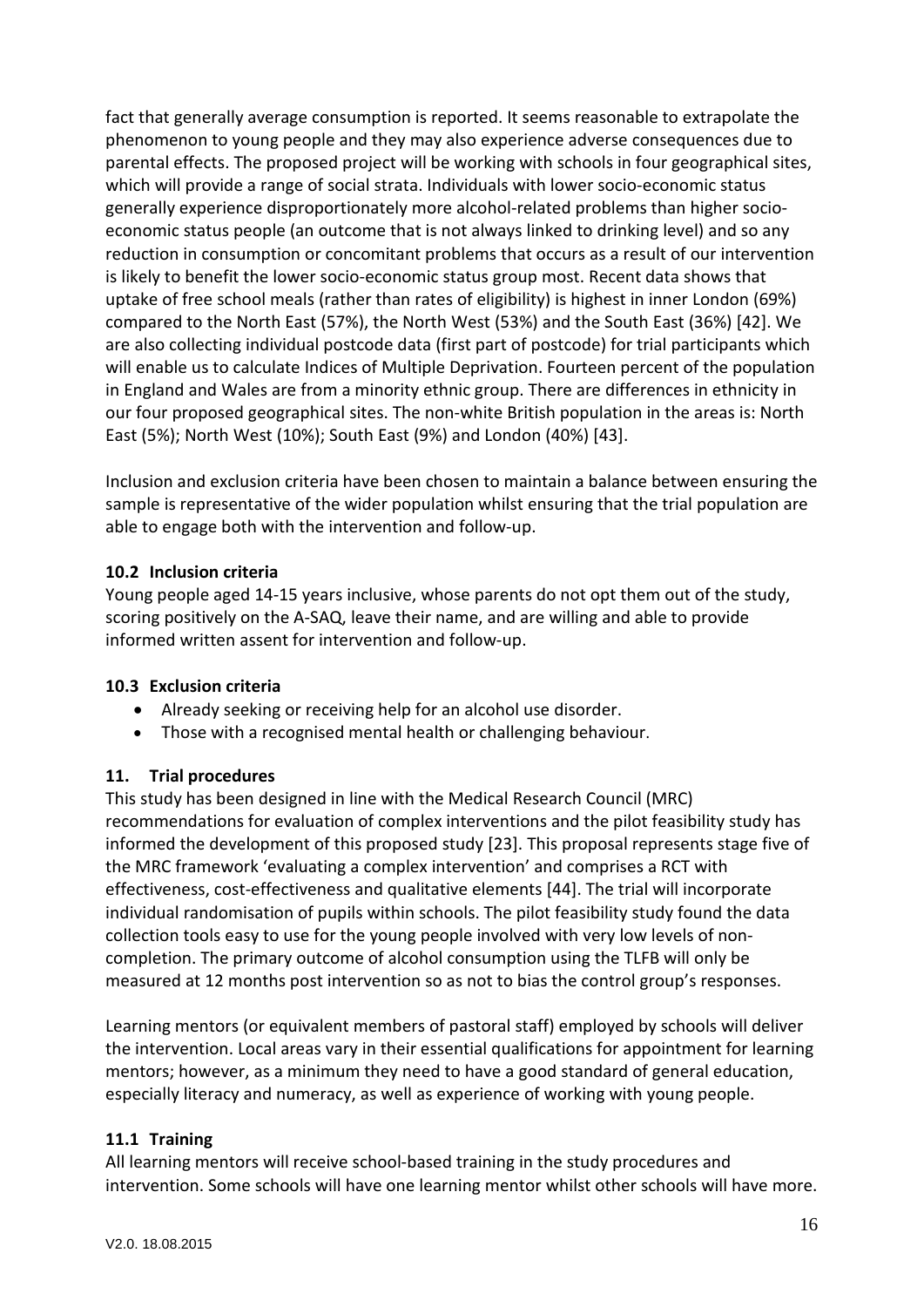Research Co-ordinators will work with the individual schools to reach a pragmatic solution to how many are trained for the trial. Learning mentors will be brought together at one of the schools in each geographical site for this training or carried out in individual schools. Such outreach training was found to be the most cost-effective implementation strategy for alcohol screening and brief intervention delivery in the pilot [23] and other settings [45]. Training for learning mentors will be carried out by the trained Research Co-ordinators using a simulated scenario within a training package developed and employed in the pilot. Simulated scenarios will be videotaped and learning mentors will be assessed by the trainer prior to embarking on the study with more support if needed. Learning mentors will be provided with support materials and on-going support and supervision will be provided by research staff working on, and in collaboration with, the project. Support on implementing screening and paperwork relevant to the research will be provided by the research team, with a Research Co-ordinator in each geographical site. Research staff and trainers will maintain regular contact with schools throughout the study period, including site visits and telephone and email support.

### **11.2 Control arm**

Usual practice on alcohol issues as delivered normally to all students in PSHE lessons and curriculum delivered by class teachers. Young people will also be given a healthy lifestyle information leaflet with local sources of help with healthy lifestyle issues, by the learning mentor, to those that assent to the trial. Usual practice may vary from school to school and information related to this will be captured by researchers at both time points of the study.

### **11.3 Intervention**

In addition to input equivalent to the control arm, the young people who are eligible and assent to participate will take part in a single 30-minute personalised interactive worksheetbased session which was developed during the pilot feasibility trial. This will be delivered by the learning mentor (at school) and will contain structured feedback about the individual student's drinking behaviour, and advice about the health and social consequences of continued risky alcohol consumption. The intervention encompasses the elements of the FRAMES approach for eliciting behaviour change [20].

# **12. Randomisation**

Young people will not know which arm they are randomised to when they agree to take part in the study, and nor will the learning mentor until they open the envelope. Pupils will be randomised in a 1:1 ratio to the intervention and control arms, with individual randomisation stratified by school.

A statistician not otherwise involved with the study will produce a computer-generated allocation list using random permuted blocks to ensure allocation concealment. The statistician will be provided with a list of screening identification numbers (identifying the site, school and young person) for eligible participants, in the form of an Excel spreadsheet. Randomisation will be undertaken by this statistician and an updated spreadsheet, including allocation of the study arm, will be returned to the administrative assistant at Teesside University.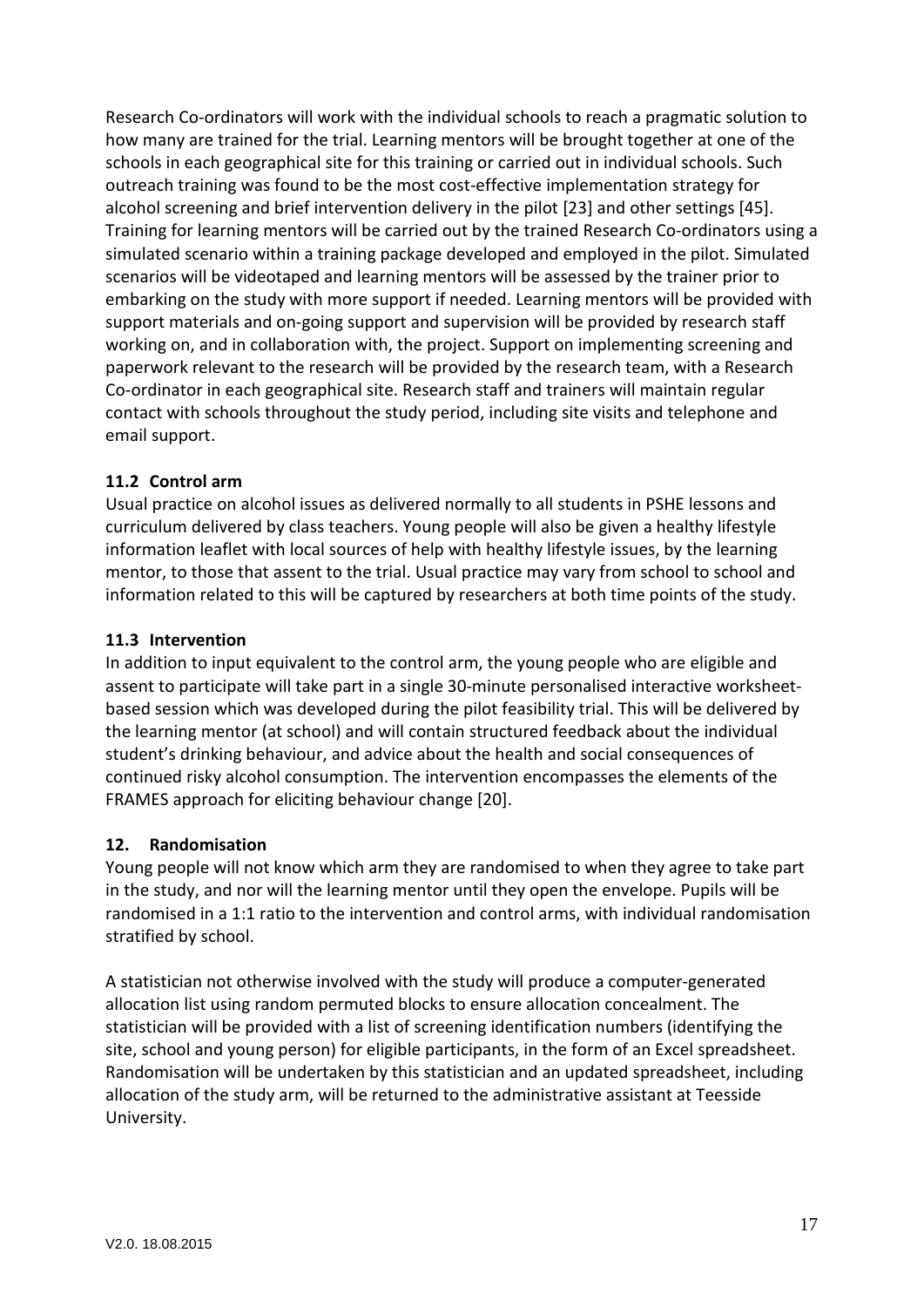# **12.1 Questionnaire and intervention process**

• Questionnaires are printed (n=4200). Then a screening number is attached to each questionnaire using a sticky label or automated printing.

The screening number will identify the geographical site, the school, and the participant number. For example: NEF0001 [eg North East, FerryMoor School, participant number 0001/4200].

• Labelled questionnaires are inserted into envelopes at Teesside University by the administrative assistant (Rob Sayer: RS) and the Alcohol and Public Health team at Teesside University.

• Questionnaires are batched by school by RS at Teesside University and couriered to geographical research sites.

• Research Co-ordinators take their 1,050 questionnaires to relevant individual schools.

• Year 10 pupils confidentially complete their questionnaires in school time**[1](#page-18-0)**. They put the questionnaires into the spare blank envelope and seal.

Research Co-ordinators collect the sealed envelopes from each school.

• Research Co-ordinators take the sealed envelopes back to respective Universities. They open the envelopes and create a pile of questionnaires which score positive on ASAQ **and** where young people have left their name (i.e. the young person is eligible). These are double checked.

• Research Co-ordinators create an excel spreadsheet of all those scoring positively who have left their name. They have one column for the screening number and one column for the name. They send this encrypted excel spreadsheet to RS at Teesside (r.sayer@tees.ac.uk).

• Over the next few months Research Co-ordinators then input questionnaire data into a secure validated clinical data management system (Elsevier's MACRO). Recording of A-SAQ and screening number of the potentially eligible takes priority and should be completed within a week of getting them from the schools. Inputting of all questionnaires (positive and negative) can occur within the year, with priority given to positive (with no name) questionnaires.

• The page from the questionnaire that has the young persons name and screening code on will be removed and will be couriered separately from the completed questionnaires back to Teesside University once entered into the MACRO system.

• RS at Teesside University receives the excel spreadsheets from the Research Coordinators, creates a Master file, and saves a copy. He then removes the names from the excel spreadsheet, so that only screening numbers remain. He then sends this encrypted excel file (without names) to an independent statistician at Newcastle University (to be identified). The statistician will send RS a file showing the random allocations of these screening numbers to intervention or control. **This is only seen by RS**.

RS will remerge the screening numbers and arm allocation that he receives from the statistician to the names and keep a record of which young person was allocated to intervention and control.

• In the meantime RS and the Alcohol and Public Health Team at Teesside University will be making up the intervention and control packs.

• Once RS has received the allocated list **only RS** will print intervention and control sheets, sticker all packs with relevant screening numbers and place them inside relevant

 $\overline{a}$ 

<span id="page-18-0"></span><sup>1</sup> Opt-out consent will already have been attained, prior to step 5.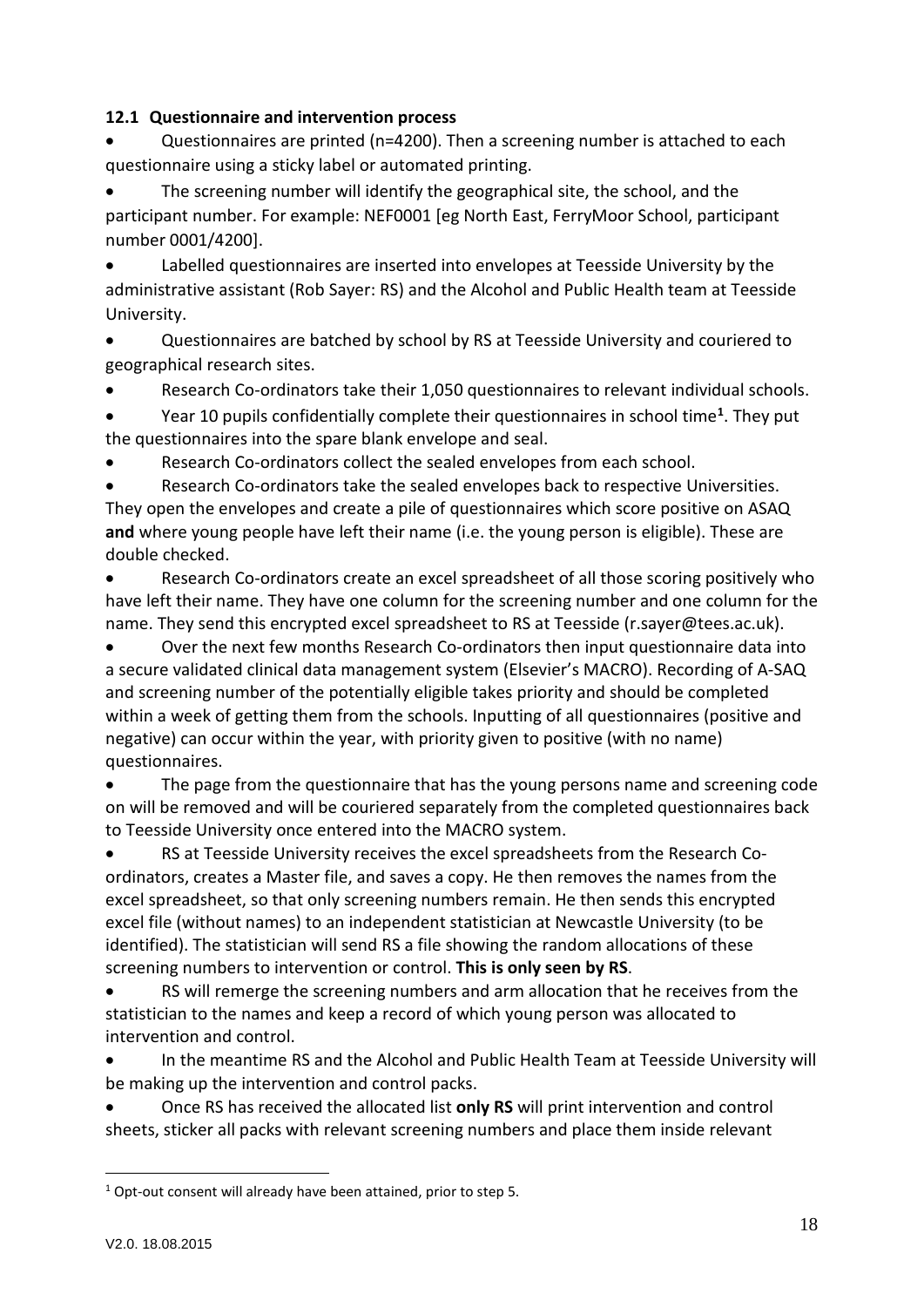packs depending on the allocation of participants. **Only RS will know to which arm young people were allocated**. Young peoples' names and school will be put on a sticker on the front of the envelope.

• An envelope will be made for each young person. Inside the envelope will be the information sheet and assent forms and a sealed envelope. The sealed envelope will only be opened if the young person assents and this envelope will reveal the condition the young person has been allocated to.

• An assent log for each school will be made with the screening identification numbers, space to record the date and time of their appointment with the learning mentor and whether or not the young person agreed to take part.

RS seals these envelopes and couriers them to sites outside Teesside University.

• Research Co-ordinators receive these sealed envelopes and **do not open them.**

• Research Co-ordinators take the sealed envelopes to the schools and give them to the learning mentors.

Learning mentors see young people individually. The learning mentor asks the young person if they wish to take part. A note is made of this on the enclosed cover sheet and assent forms signed.

• Only then will the learning mentor open the second envelope and know which arm each young person has been allocated to. This information will be shared with the young person.

The intervention or control condition is carried out by the learning mentors as relevant.

• At the end of the session, all relevant materials (e.g. control: assent update; intervention: assent update, case diary, worksheet) are placed back in the same envelope and sealed.

• The learning mentors give these sealed envelopes to the Research Co-ordinators.

• Research Co-ordinators **do not open** these envelopes and courier them back to Teesside University.

• At Teesside University, only RS will open these envelopes, and will make an electronic note on the database of whether each young person assented, and if yes took part. If any young people have not completed either an intervention or control (for e.g. due to absence from school), then RS will need to liaise with Research Co-ordinators to let them know that they need to alert the learning mentors to ensure that when the young person is next present in school that they need to deliver either the intervention or control.

• **It is important that only RS knows the allocations, so only RS should open these envelopes.**

• Over the next 11 months, RS will finalise inputting a record of the intervention and control groups, and will make up packs for the 12-month follow up questionnaire.

• For those that assented to the trial, at the 12-month follow-up point, a repeat of the baseline questionnaire packs will be made. These will be couriered to sites.

Research Co-ordinators will then take these envelopes into the schools. The young person will complete the 12-month questionnaire on their own, as at baseline. Once this is finished and in the envelope the Research Co-ordinator will go through the TLFB with the young person. The researcher will complete the TLFB. The TLFB will then be placed into the envelope and sealed in front of the young person. Researcher Co-ordinators will then take the envelopes back to the research site. **At no point do the research Co-ordinators ask which**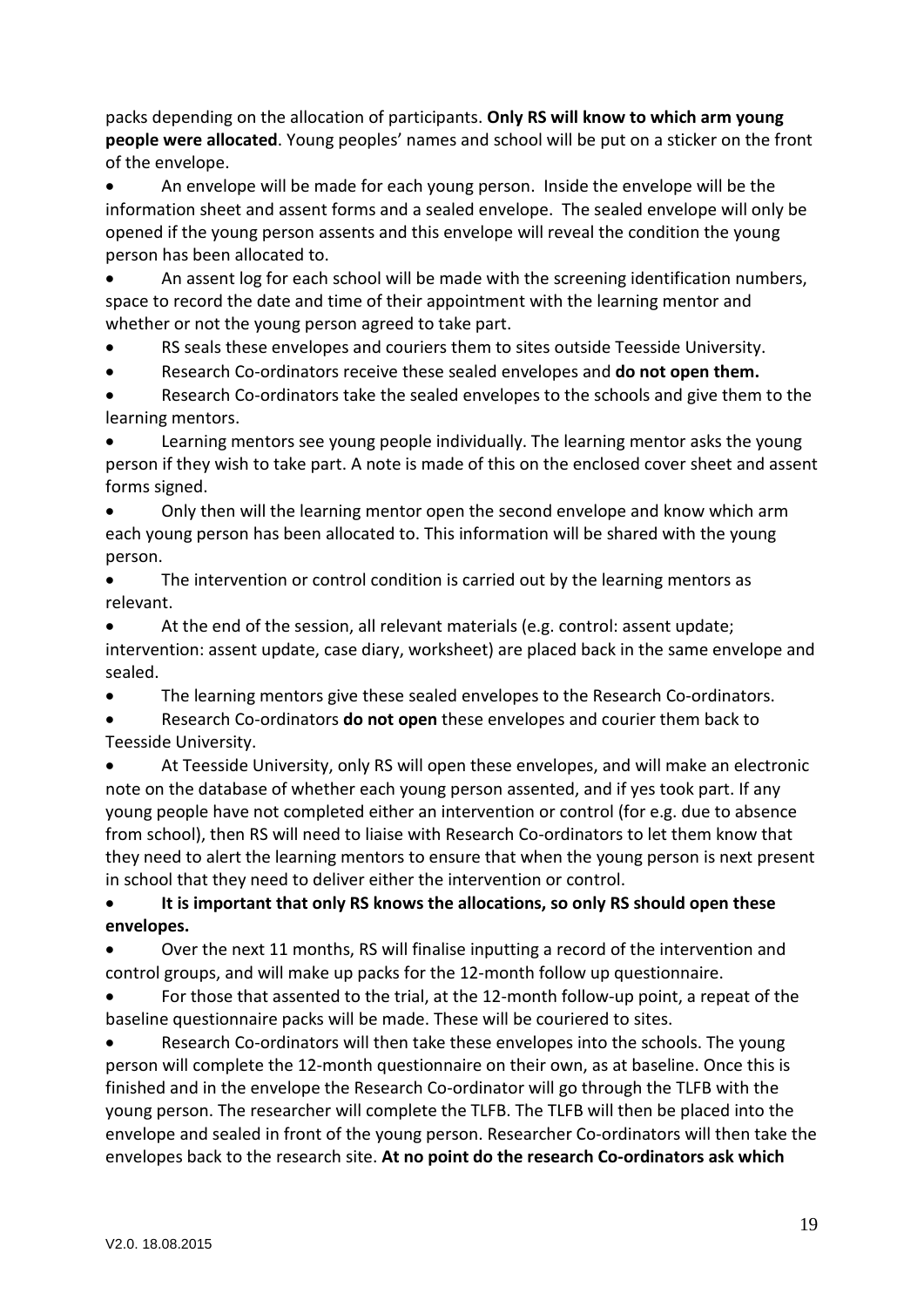**arm the young person was allocated to 12 months previously; young people should be discouraged from volunteering this information.**

• Research Co-ordinators will then input the data from these questionnaires to MACRO.

• Research Co-ordinators will courier the completed follow up questionnaires back to Teesside University.

# **12.2 Flowchart of study**



1. Complete baseline survey (87%); 2. Screen positive and leave name on questionnaire (20%); 3. Assent to study (80%); 4. 88% of those that assent to study. (%s assumed from pilot RCT (23)).

# **13. Screening, recruitment and assent**

# **13.1 Screening and eligibility criteria**

Screening will take place in the PSHE or registration class on a classroom by classroom basis.

# **13.2 Option to opt-out of screening**

In advance of screening, all parents/caregivers will be informed by letter, sent by the school, that screening and the study will be taking place in their child's school. Parents will have the option to indicate that they do not wish for their child to be screened or considered for participation in the study at this stage by completing an opt-out form and returning to the coordinating research centre at Teesside University. Those young people whose parents have opted them out of the study will not complete the questionnaires and where possible will not be in the classroom at the time the survey takes place. We will work with the individual schools to ensure these children are given different tasks to do when the survey is taking place. Obtaining assent to take part in this manner is a method widely used in various national youth surveys of alcohol consumption and other health behaviours [2].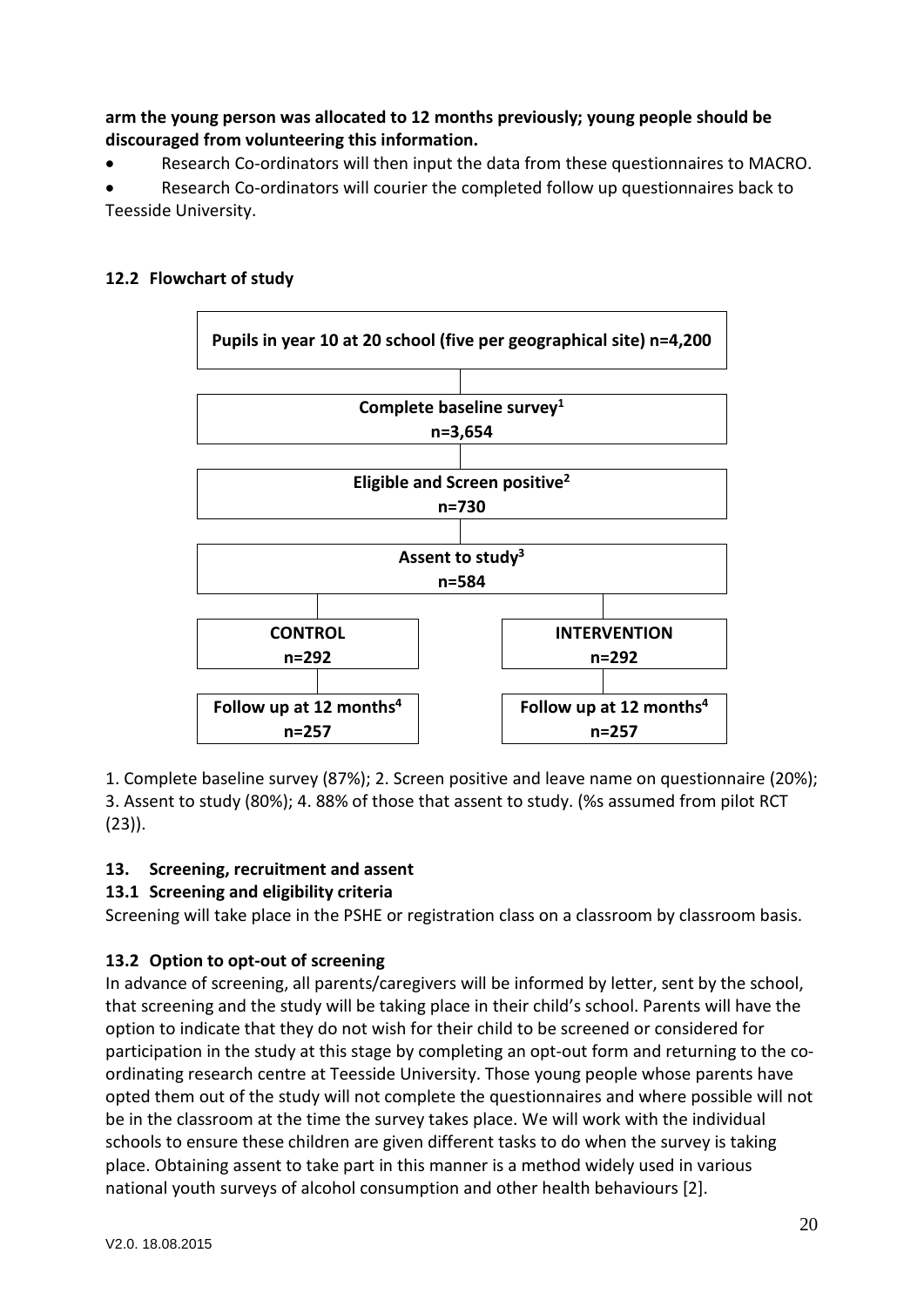#### **13.3 Screening for the trial**

The teacher will introduce the questionnaires during a PSHE or registration class, making it clear to young people that completion of any identifiable information is not compulsory. A video-clip will be played to the entire class, in each school, to give instructions on completing the questionnaires. This video-clip will only concentrate on the questionnaire completion and not on the topic of the questionnaires. Young people will be asked to voluntarily leave their name and class. Young people will have the option to not complete the questionnaire (indicative of lack of assent to screening from the young person), to complete the questionnaire anonymously, or to complete the questionnaire with their name and class. Each young person will place their completed questionnaires in a sealed envelope and return to the teacher. Teachers will be told not to open these envelopes. Individual responses will not be shared with the class teacher or learning mentor. The researcher will collect the sealed envelopes from the school. Those young people who have screened positively (Scoring 4 times or more frequently on the A-SAQ – see below) and have left their name will be eligible for the trial. Leaving a contact name did not create any issues in the pilot trial. Completed baseline questionnaires by trial participants will be used for the baseline measurements. Data from the whole year group (which includes everyone who has completed a questionnaire) will be written up as a journal article.

#### **13.4 Data collection**

#### *13.4.1 Baseline data collection*

The study envelope will contain a series of questionnaires (see section 9.1) including the study screening questionnaire: the A-SAQ 'In the last 12 months how often have you drunk more than 3 units of alcohol?' with the response options of 'Never; less than 4 times; 4 or more times but not every month; at least once a month but not every week; every week but not every day; every day'. Scoring 4 times or more frequently indicates a positive screen and eligibility for the trial. This score was shown in our pilot feasibility trial to be a methodologically robust approach to identifying the adolescent population who may benefit from an intervention [23]. The A-SAQ will be embedded within a larger questionnaire with items addressing a number of health and lifestyle topics.

### *13.4.2 Invitation to meet with learning mentors*

• Returned survey questionnaires will be enclosed in a sealed envelope and taken back to the individual universities. The A-SAQ will be scored and a list of screening numbers and names of those that score positive and leave their name will be sent to the study administrator at Teesside University (see section 12.1 re randomisation procedure). The learning mentor will be given packs with names of potentially eligible young people. They will be given an assent log to complete of progress with potentially eligible young people. Learning mentors will invite young people for who they have an envelope for to a meeting with them in their office where they will open the relevant envelope for the young person. In the envelope will be an information leaflet and assent forms and a sealed envelope. Potential young people will be informed that participation is not compulsory and will be given the information leaflet to read. The assent form will ask for the first part of the young person's postcode as well as assent. The postcode information will be used to enable a stratified sample of young people who are asked to take part in the qualitative work. Once a young person has assented the second envelope will be opened which will state whether it is a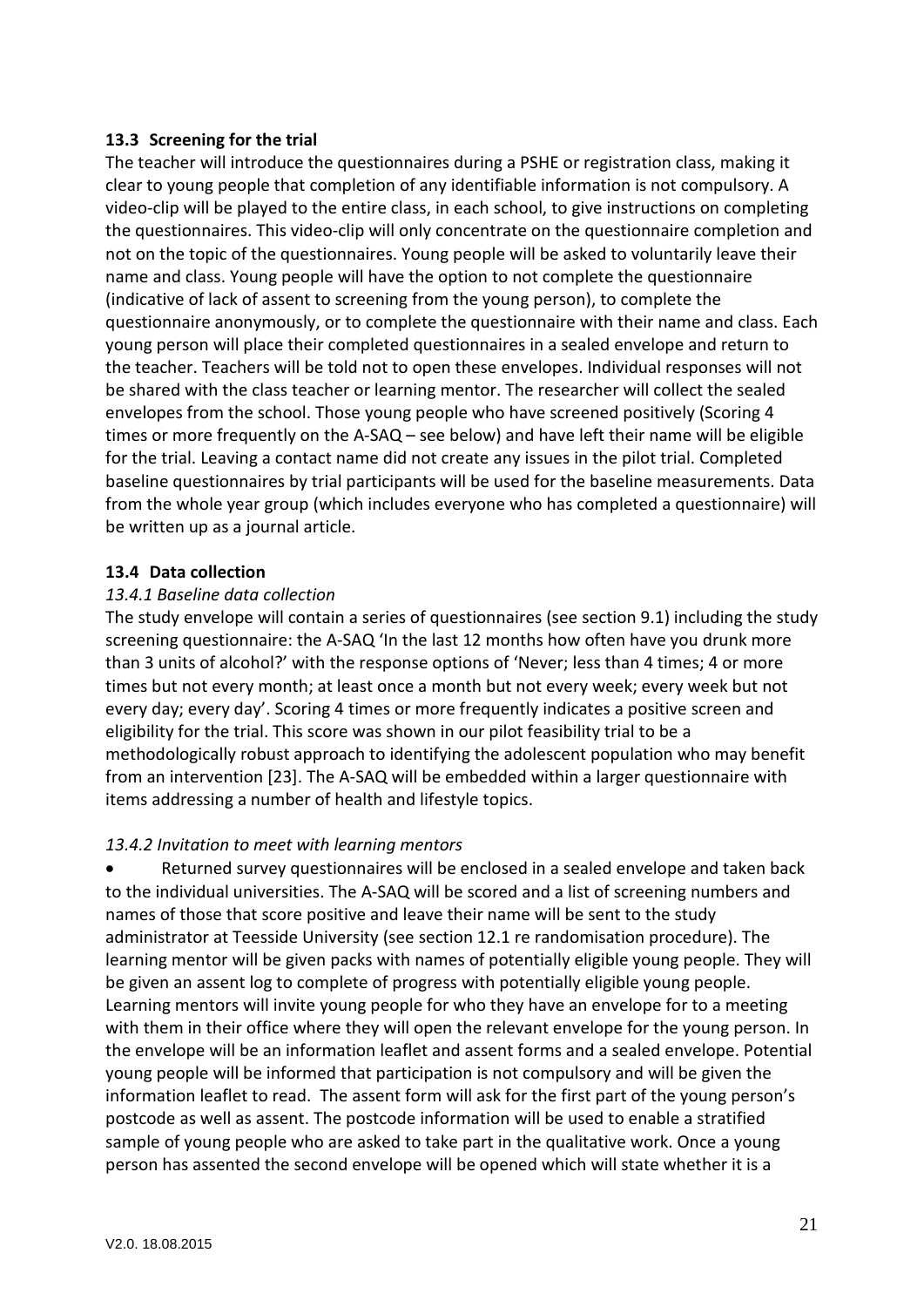control or intervention case. Until this point the learning mentor will not know which condition the young person has been allocated to.

## **13.5 Assent procedures**



Nb: Ethical approval for qualitative work will be sought separately.

# *13.4.3 12-month follow-up*

Follow-up will occur 12 months post intervention. All young people who come into the trial will be invited to meet with the project researcher (in the school setting) where they will be asked to complete the same battery of questionnaires used at baseline. If a young person involved in the study has moved to another school attempts will be made to contact them there to complete the questionnaires. The researcher will be blinded to the condition the young person was allocated to. The TLFB (including the primary outcome measure of total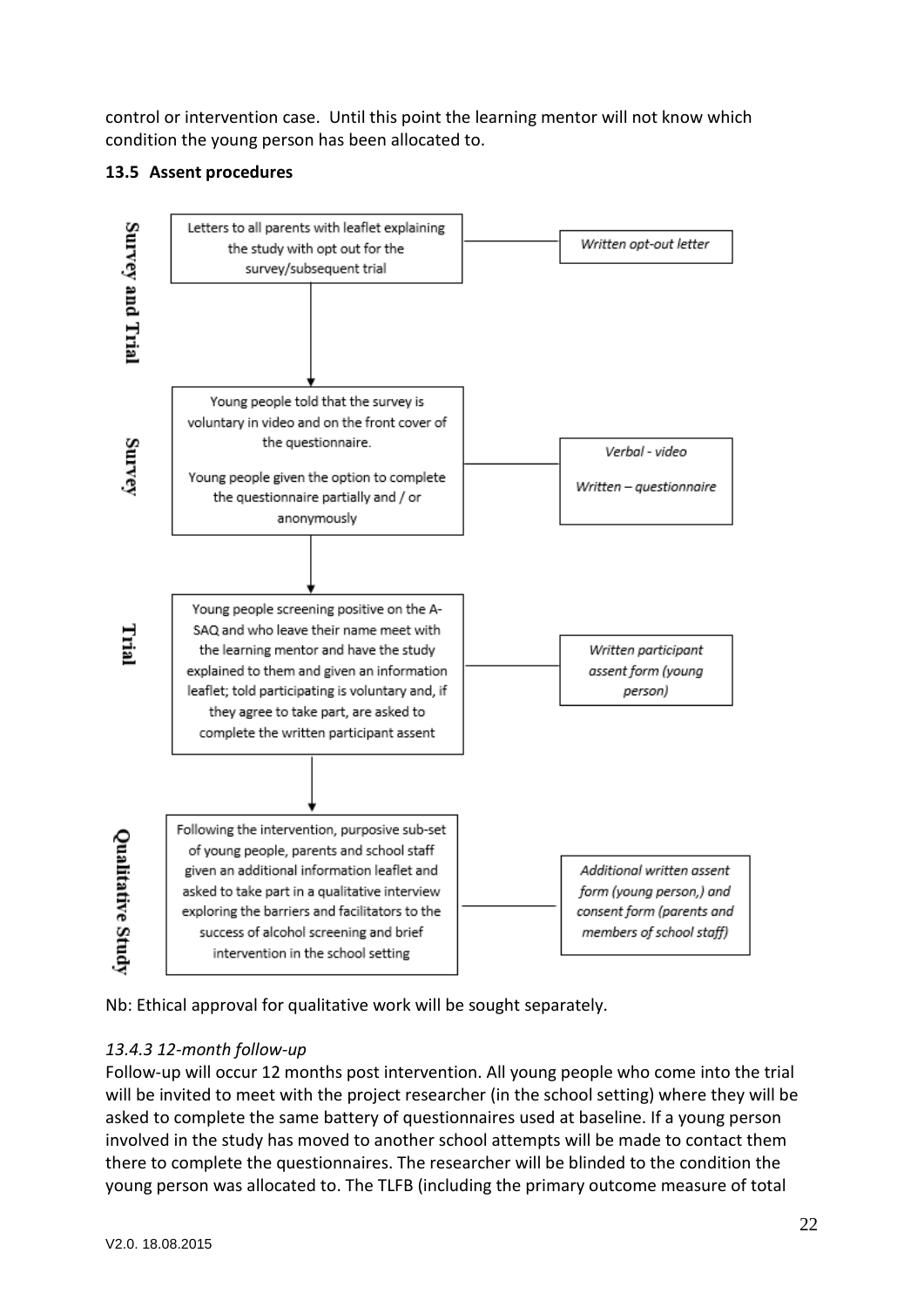alcohol consumption consumed) will also be completed face-to-face in schools with the researcher in order to limit bias in the results. All trial participants will be given a cinema voucher to compensate them for the time involved in the study [46]. Trial participants' baseline and follow-up questionnaires will be linked with a unique ID (the screening number). All participants will be asked by the researcher at follow-up whether they are willing to be contacted by a researcher who may be the same individual or another researcher for an indepth interview.

# *13.4.4 Intervention fidelity*

An important measure of process relates to how the intervention is conducted which will also help to understand barriers and facilitators to rolling out the intervention. Each learning mentor will have one simulated intervention with an actor, recorded post training. Twenty per cent of randomly selected cases in the trial, with a minimum of one per learning mentor, will be audio taped and transcribed and assessed for treatment fidelity by two independent expert raters from the research team (EG,RM) using the BECCI rating scale [47]. The BECCI scale is scored 0-4 with a score of two or more being accepted as acceptable as used in previous studies [22-25]. The young people will provide assent for this recording to take place. As the recording and analysis of the delivery of the intervention sessions forms part of the employment contract of the learning mentors, formal consent is not required.

|                | Months          |                                                                   |  |
|----------------|-----------------|-------------------------------------------------------------------|--|
| $-6 - 0$       | 03/15-08/15     | Protocol development, ethics application, recruitment of staff    |  |
| $1 - 3$        | 09/15-11/15     | Study set up and training of Research Co-ordinators               |  |
| 4              | 12/15           | Training of learning mentors, and provision of opt-out letters to |  |
|                |                 | parents                                                           |  |
| $\overline{4}$ | 12/15           | Baseline survey and screening                                     |  |
| $5 - 7$        | $01/16 - 03/16$ | Case recruitment (control/intervention)                           |  |
| $7-9$          | 03/16-05/16     | <b>Staff interviews</b>                                           |  |
| $17 - 19$      | $01/17 - 03/17$ | 12 month follow-ups with trial participants                       |  |
| $19 - 20$      | 03/17-04/17     | Young people interviews                                           |  |
| $7 - 26$       | 04/16-10/17     | Qualitative analysis                                              |  |
| $6 - 26$       | 05/16-10/17     | Data inputting and analysis of RCT                                |  |
| $24 - 28$      | 08/17-12/17     | Writing of final report                                           |  |
| $27 - 28$      | $11/17 - 12/17$ | Dissemination                                                     |  |

#### **14. Project timetables and milestones**

### **15. Statistical considerations**

### **15.1 Sample size calculation**

Using estimates from the pilot trial (mean year group size = 210, 87% completing baseline survey, 20% being positive on A-SAQ and leaving contact details, 80% recruited to trial and 88% providing data at 12 months follow-up), the sample size has been calculated to have a 90% power to detect a standardized difference of 0.3 (which equates to a ratio of 1.5 in geometric means in total alcohol units in 28 days) using a significance level of 5%. Follow-up data will be required on 235 children per arm. The number of young people in 20 schools (5 per region) however means that this number will be increased to 257 in each arm at followup. Anticipated numbers at each point of the study are illustrated in the flowchart in section 12.2.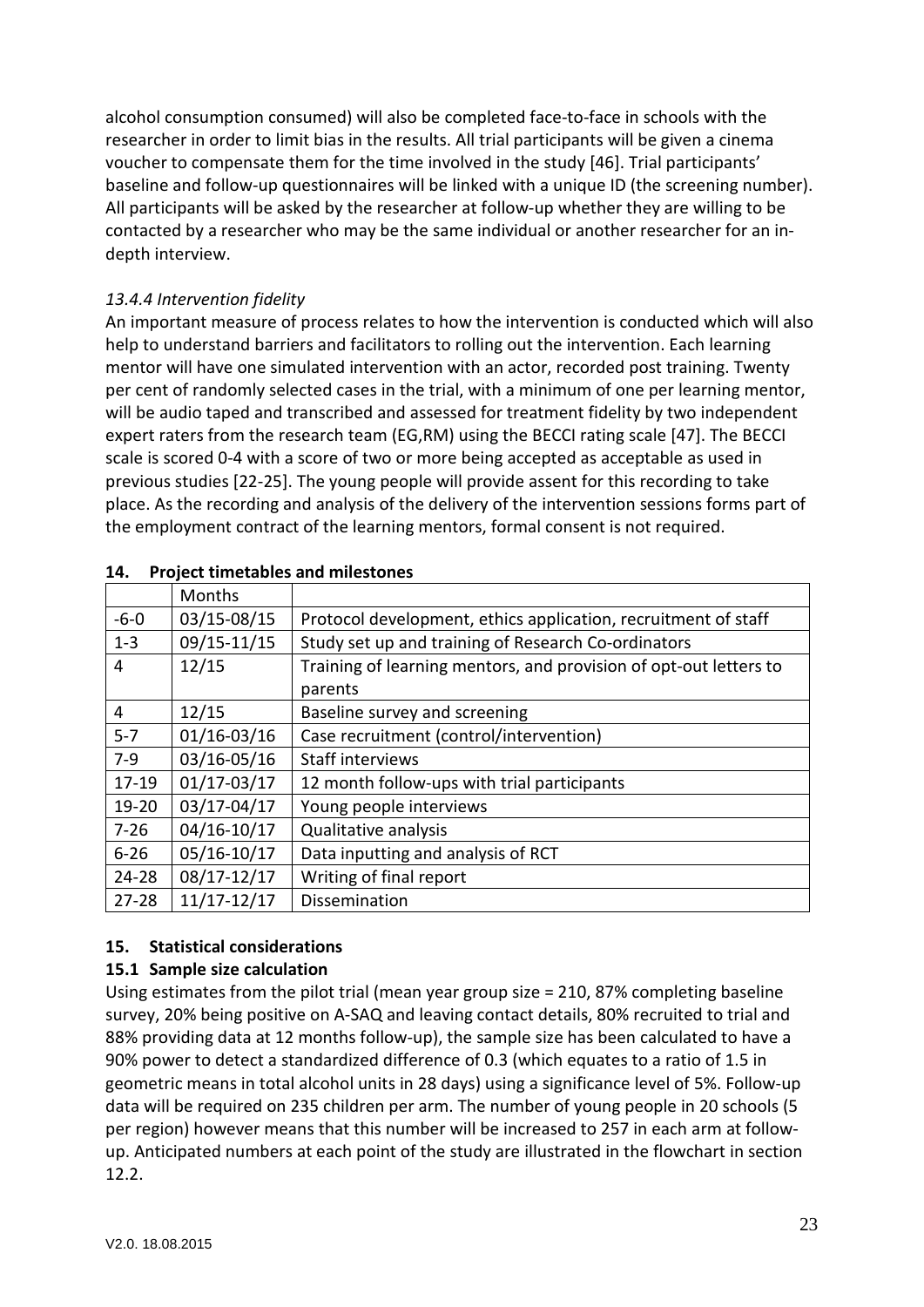### **15.2 Analysis**

### *15.2.1 Baseline data*

Descriptive statistics (comparisons of percentages, means or medians as appropriate) will be used to report the pupil-level baseline data, and extent of intervention received between those allocated to the two trial arms.

#### *15.2.2 Primary outcome*

The researchers will be blind to the randomisation condition. The primary outcome is derived from the 28-day TLFB (units of alcohol consumed in period). The primary effectiveness analysis will be by intention-to-treat. Multiple linear regression will be used to compare the primary outcomes between the two randomisation groups at 12 months, adjusting for any imbalance in key covariates.

#### *15.2.3 Secondary outcomes*

The secondary outcomes will be analysed in a similar manner. Comparisons of means will be presented as mean differences or ratios of geometric means (if a logarithmic transform is necessary for skewed data) with 95% C.I. Odds ratios and 95% C.I.'s will be presented for binary outcomes. Exploratory analyses will also be undertaken, for example, to examine differences in outcome by gender, deprivation and extent of intervention received, though there is limited power to investigate these comparisons. We will consider any difference in attrition rates, and any non-randomness of the attrition, when comparing outcomes between the two groups.

#### *15.2.4 Interim analyses*

There are no planned interim analyses, other than descriptive analysis to report on recruitment.

### *15.2.5 Missing data*

The pattern and extent of missing observations because of loss to follow-up will be examined to investigate both the extent of missingness, and whether it is missing at random or is informative. Unless specified by the scale developers, where no more than 20% of questions are missing or uninterpretable on specific scales, the score will be calculated by using the mean value of the respondent specific completed responses on the rest of the scale to replace the missing items. The use of appropriate multiple imputation techniques will be considered.

### **16. Health economics**

The economic component will include both a within trial cost-utility and cost-consequence analysis and, as described below, a model based analysis taking the perspective of the UK public sector (NHS, educational, social, and criminal services). The cost-utility analysis will use measures of effectiveness limited to health related quality of life as measured by EQ-5D 5L. The cost-consequence analysis will take the same perspective for costs but will present these alongside all of the primary and secondary measures of effectiveness outlined in section 9.3. The follow-up for the within trial analyses will be 12 months so discounting will not be conducted. For the model based analysis the time horizon will be longer (potentially up to the participant's life time) and costs and effects will be discounted at 1.5%, the UK recommended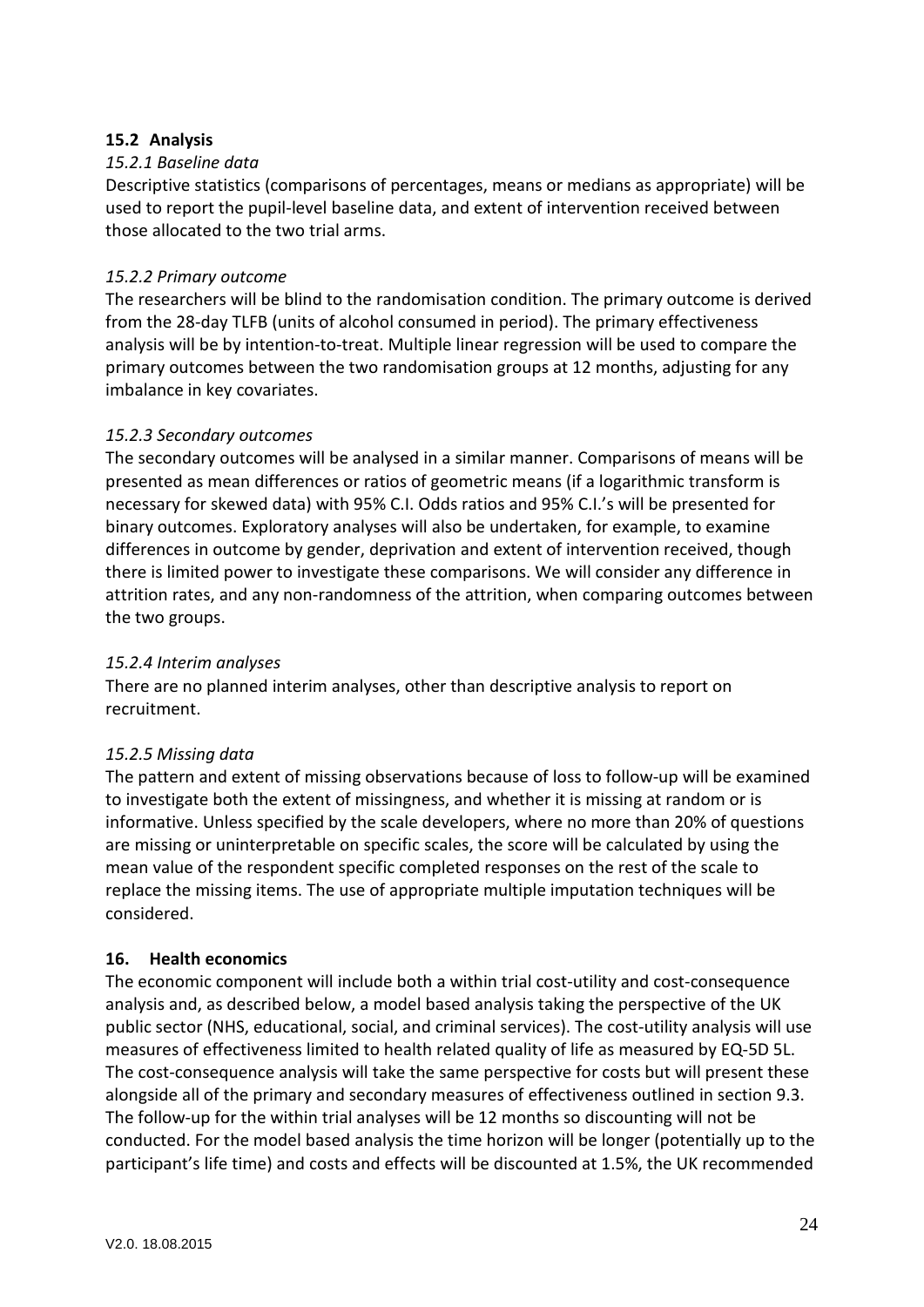rate for public health interventions [48] with, a sensitivity analysis used to explore the impact of higher (and lower) discount rates.

#### **16.1 Within trial analysis cost-utility and cost-consequence analyses**

For each trial participant the use of health, educational, criminal, and social care services will be elicited using the S-SUQ administered at baseline (with a recall period of 3 months) and 12 months. Further cost data will come from the learning mentor time case diaries completed by the learning mentors for each contact. Costs for healthcare and social services will be obtained from standard sources such as NHS reference (www.gov.uk), the British National Formulary [49] for medications, Unit costs of Health and Social Care [50] for contacts with primary care. Further data will come from the study centres themselves. Data on the use of educational services will be elicited via the questionnaire. As part of the pilot trial we confirmed with the expert group the type of services relevant to collect. However based on lessons learned from the pilot additional questions related to days missed from school/ truancy have been added to the questionnaire.

Learning mentor training costs will be included and will need to be apportioned according to scaled up practice. This will be informed by data from the training conducted as part of the trial and through expert opinion. The time of educational staff will be sought through a parallel costing exercise in which these staff will be asked to provide information on the impact of the intervention on their workload. With respect to learning mentors, a detailed proforma was developed and tested in the pilot to capture resource use and this new tool will be used in this study. With respect to school building and other large capital items, the opportunity cost will be considered. Some resources (e.g. buildings) will exist with or without the intervention and the intervention may not displace any other activity. In this circumstance the opportunity cost of the building would be zero. However, costs might be incurred in terms of heat, power and light and these data will be captured using standard costing methods [51]. For each participant, measures of use of resources will be combined with unit costs to provide a cost for that participant. We anticipate that the price year adopted for the base case analysis will be 2017 when the final analysis is conducted.

In the pilot trial the European Quality of Life Five Dimension – Youth (EQ-5D-Y) was used. In the definitive trial we will use the EQ-5D 5L as it may be more sensitive to changes as each question on the EQ-5D 5L has five levels compared with the three levels on the EQ-5D-Y. Furthermore, the EQ-5D 5L is valid for use in participants aged 12 years or older. The EQ-5D 5L is also in line with The National Institute for Health and Care Excellence (NICE) Public Health Methods Guidance. In the pilot, considerable variation in responses to the EQ-5D-Y was observed and it is therefore plausible that it will capture important differences. The EQ-5D 5L will be administered at baseline and 12 months with UK population tariffs [52] used. Health state utilities from the EQ-5D 5L will then be used to estimate QALYs using the area under the curve approach [38].

Data on costs and QALYs will be used to estimate mean cost and QALYs for the intervention and control groups. The cost and QALY data will then be used to estimate incremental costs and QALYs and incremental costs per QALY gained. These data will be presented as point estimates and bootstrapping techniques will be used to estimate the statistical imprecision surrounding them. The results of this stochastic analysis will be presented as cost and QALY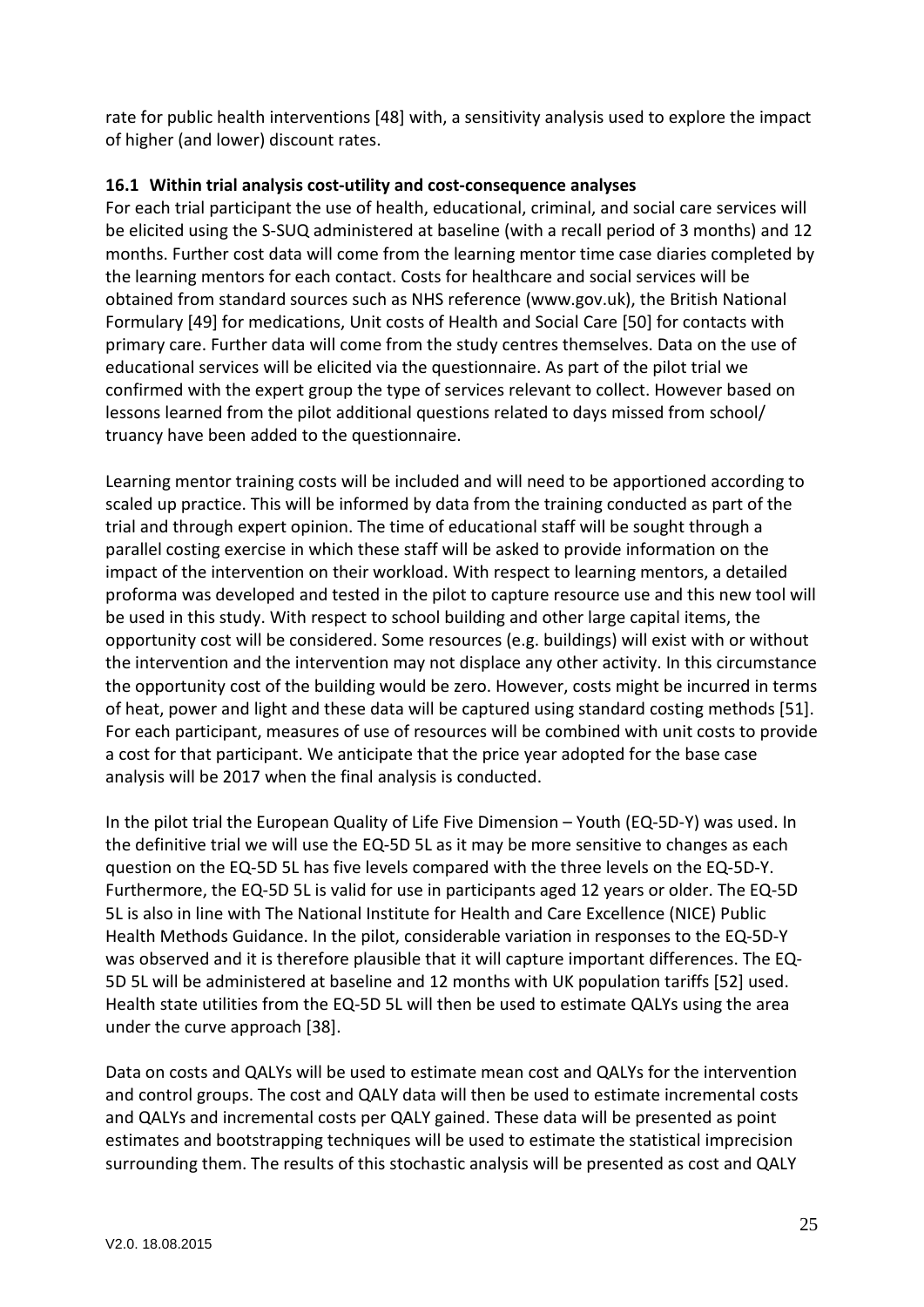plots and as cost-effectiveness acceptability curves. Linear interpolation between time points will be used, assuming the change happens at the end of the time point.

The cost-consequence analysis will present the cost data and effects data in the form of balance sheets. In the balance sheets the interventions will be presented in a series of pairwise comparisons with data on costs and effects presented as pros and cons for an experimental intervention compared with a control. Thus, the approach can capture wider effects than those captured by measures of cost or quality of life. The principle underpinning a balance sheet is that the analyst should seek to capture all costs and benefits no matter on whom they may fall; the same principles underpinning a cost-benefit analysis [53]. This approach has been used in prior evaluations as a way of integrating both quantitative and qualitative findings into a single assessment [54, 55].

### **16.2 Model based analysis**

In an economic evaluation the time horizon should be sufficiently long enough to capture all costs and benefits of relevance. Ideally, within a trial setting the data collection period would be sufficiently long enough to capture all relevant costs and benefits. Such a proposal would significantly increase costs, increase burden on participants, and costs and benefits in the longer term may be subject to a host of exogenous factors. Hence, the longer term collection of data within a trial setting may not produce reliable data on longer term outcomes. In the absence of longer term trial data, longer term data from the literature will be considered. The economic model based analysis, most likely taking the form of a state transition model, will be conducted if it is plausible that extrapolation over a longer time horizon could change the within trial based analyses. For example, if at the end of the 12 month follow-up, the QALY gain is not of sufficient magnitude to justify the cost to society, modelling can illustrate whether the eventual long-term gain becomes more worthwhile. The model will be constructed following guidelines for best practice in economics modelling [56, 57]. The use of services will be modelled and the costs of these events will be based on data from the trial and, where necessary, supplemented by focused searches of the literature and health economic databases, (National Health Service Economic Evaluations Database (NHS EED) and the CEA Registry. As already noted both costs and outcomes will be discounted at 1.5% in the base case analyses. The model will be used to produce estimates of costs, QALYs, incremental cost per QALY gained, and cost-consequences. The model will be probabilistic and distributions will be attached to all parameters, the shape and type of distribution will depend upon the data available and recommendations for good practice in modelling [56]. The results will also be presented as point estimates, and for the cost-consequence analysis 95% confidence intervals. For the cost-utility analysis, data will be presented as plots of costs and QALYs derived from the probabilistic analysis and cost-effectiveness acceptability curves. Deterministic sensitivity analyses to explore other uncertainties will also be conducted.

### **17. Qualitative work**

Separate ethical approval will be sought for the qualitative work.

### **18. Triangulation**

Once the quantitative and qualitative elements of the study have been carried out and analysed separately they will be brought together at the 'analysis/interpretation' phase which is a process often described as 'triangulation' [58]. In our study, data will be reconciled by adopting a model which relies on the principle of complementarity [59]. Within this approach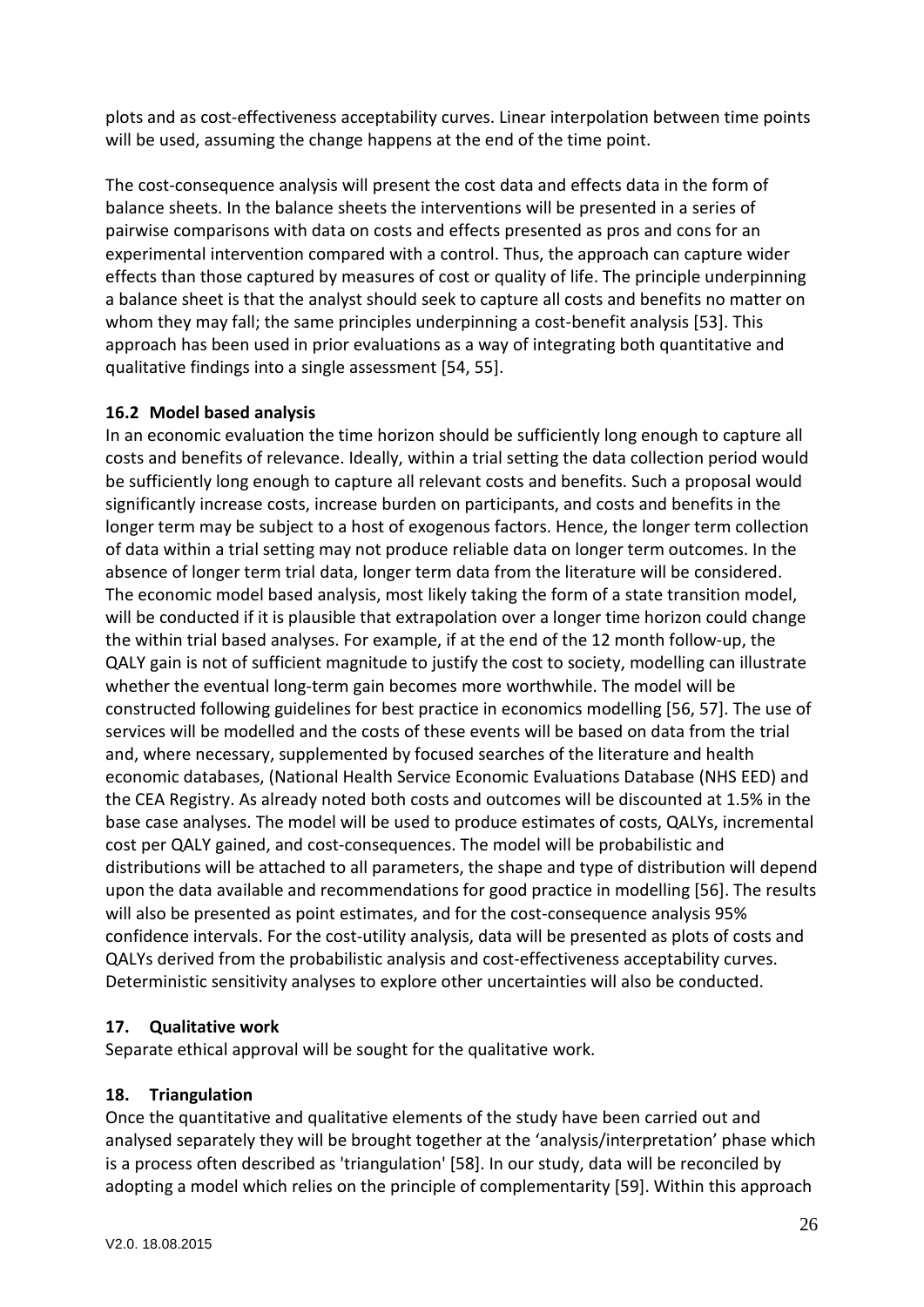it is explicitly recognised that qualitative and quantitative methods may be used to examine different aspects of an overall research question [58].

# **19. Compliance and withdrawal**

### **19.1 Assessment of compliance**

Where feasible, visits to the individual school in the geographical sites will happen at least once every two weeks with telephone calls if necessary in between. These study visits will be conducted by site Research Co-ordinators.

# **19.2 Withdrawal of participants**

Young people who do not leave their name on the questionnaire will not be able to be identified post completion and therefore their data cannot be withdrawn if requested. For the trial, participants have the right to withdraw from the trial at any time for any reason, and without giving a reason. The investigators also have the right to withdraw participants from the study intervention if s/he judges this to be in the participant's best interests. It is understood by all concerned that an excessive rate of withdrawals can render the study uninterpretable; therefore, unnecessary withdrawal of participants should be avoided. Should a participant decide to withdraw from the study, all efforts will be made to report the reason for withdrawal as thoroughly as possible.

There are two withdrawal options:

- 1. Withdrawing completely (i.e. withdrawal from both the study intervention and provision of follow-up data)
- 2. Withdrawing partially (i.e. withdrawal from study intervention but continuing to provide follow-up data by completing 12-month follow-up questionnaires).

Assent will be sought from participants choosing option 1 to retain data collected up to the point of withdrawal. Participants will be asked if they would be happy for the reason for the decision to withdraw to be recorded.

### **20. Data monitoring, quality control and quality assurance**

This is a low risk trial and major safety data are not anticipated. As agreed by Newcastle University/NIHR PHR a TSC will be set up as well as a separate Data Monitoring and Ethics Committee (DMEC). Both will occur with independent members meeting in closed session. The groups will also take responsibility for monitoring study conduct and data collected will be performed by central review to ensure the study is conducted in accordance with GCP. The main areas of focus will include assent/consent, data quality and essential documents in the study. The TSC will consist of Professor Matthew Hickman as Chair, an independent school representative, independent statistician, the CI of the study (DNB); the Project Manager (EG); the study statistician (DH) and other members of the TSG as appropriate. Following the initial pre-study meeting, the TSG will meet annually. Their role is to monitor progress and supervise the trial to ensure it is conducted to high standards in accordance with the protocol, the principles of GCP, relevant regulations and guidelines and with regard to participant safety. The purpose of this committee will be to monitor efficacy and safety endpoints, although only independent members may have access to unblinded study data. A written charter will be agreed and used by the TSC. All monitoring findings will be reported and followed up with the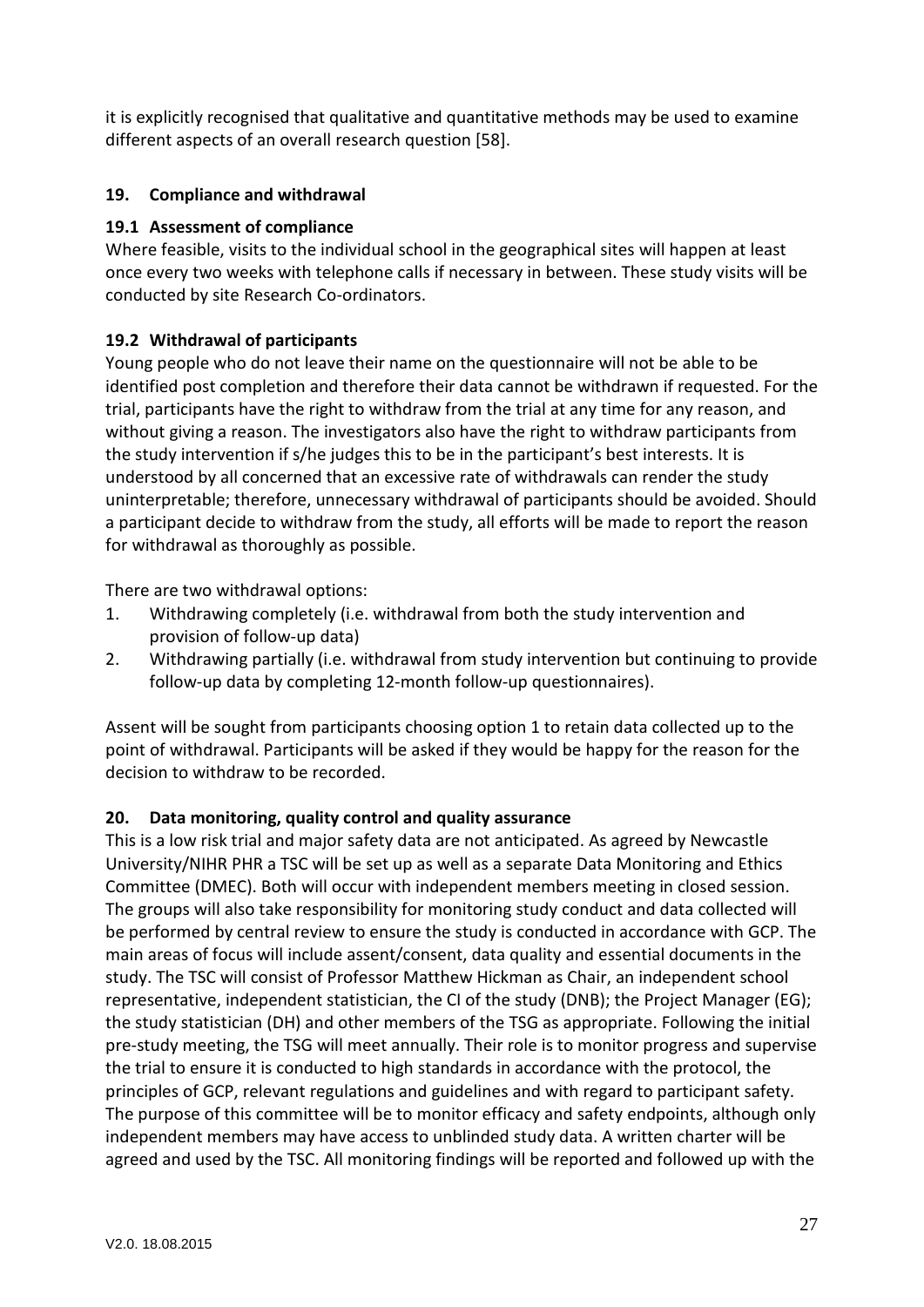appropriate persons in a timely manner. The DMEC will take responsibility for the ethical compliance of the trial and will meet once yearly prior to the TSG meetings.

The study may be subject to inspection and audit by Newcastle University under their remit as sponsor, and other regulatory bodies to ensure adherence to GCP. The investigators/ institutions will permit trial-related monitoring, audits, ethical committee review and regulatory inspection(s), providing direct access to source data/documents.

## **Table of events**

| Time             | <b>Visit 1 Initial</b><br><b>Screening</b> | Visit 2<br><b>Baseline visit</b><br><b>Confirmation of eligibility</b><br>and Randomisation | 12 month follow-up<br>12 months post baseline (+/-10<br>weeks) |
|------------------|--------------------------------------------|---------------------------------------------------------------------------------------------|----------------------------------------------------------------|
| Study            |                                            |                                                                                             |                                                                |
| questionnaire    | X                                          |                                                                                             | X                                                              |
| completion       |                                            |                                                                                             |                                                                |
| Study discussion |                                            |                                                                                             |                                                                |
| / Informed       |                                            | X                                                                                           |                                                                |
| assent           |                                            |                                                                                             |                                                                |
| Informed of      |                                            |                                                                                             |                                                                |
| randomisation    |                                            | X                                                                                           |                                                                |
| allocation       |                                            |                                                                                             |                                                                |
| 28 day TLFB      |                                            |                                                                                             | X                                                              |
| questionnaire    |                                            |                                                                                             |                                                                |

The quality and retention of study data will be the responsibility of Professor Dorothy Newbury-Birch, who will act as data custodian for the study. All study data will be retained in accordance with the Data Protection Act (1998), the Directive on GCP (2005/28/EC), sponsor and local policy.

### **21. Adverse event monitoring and reporting**

Due to the nature of the study it is not expected that participants will experience any adverse events/serious adverse events during the study. In the event that the participant reports an event related to the study during a study visit this will be reported on the adverse event/ harms case report form and entered into MACRO.

### **22. Ethics and regulatory issues**

As participants are not being recruited from the NHS, the proposed research will not require NHS ethical approval but we will seek multi-site ethical approval from Teesside University ethics committee, which covers all non-NHS studies carried out at the University. Information sheets will be provided to all eligible subjects and written informed assent/consent obtained prior to any study procedures.

### **23. Research governance**

Newcastle University will be the nominated sponsor of the research and will hold the award. Professor Newbury-Birch will be the Chief Investigator based at Teesside University together with the Project Manager and North East staff relating to the study. The Research Co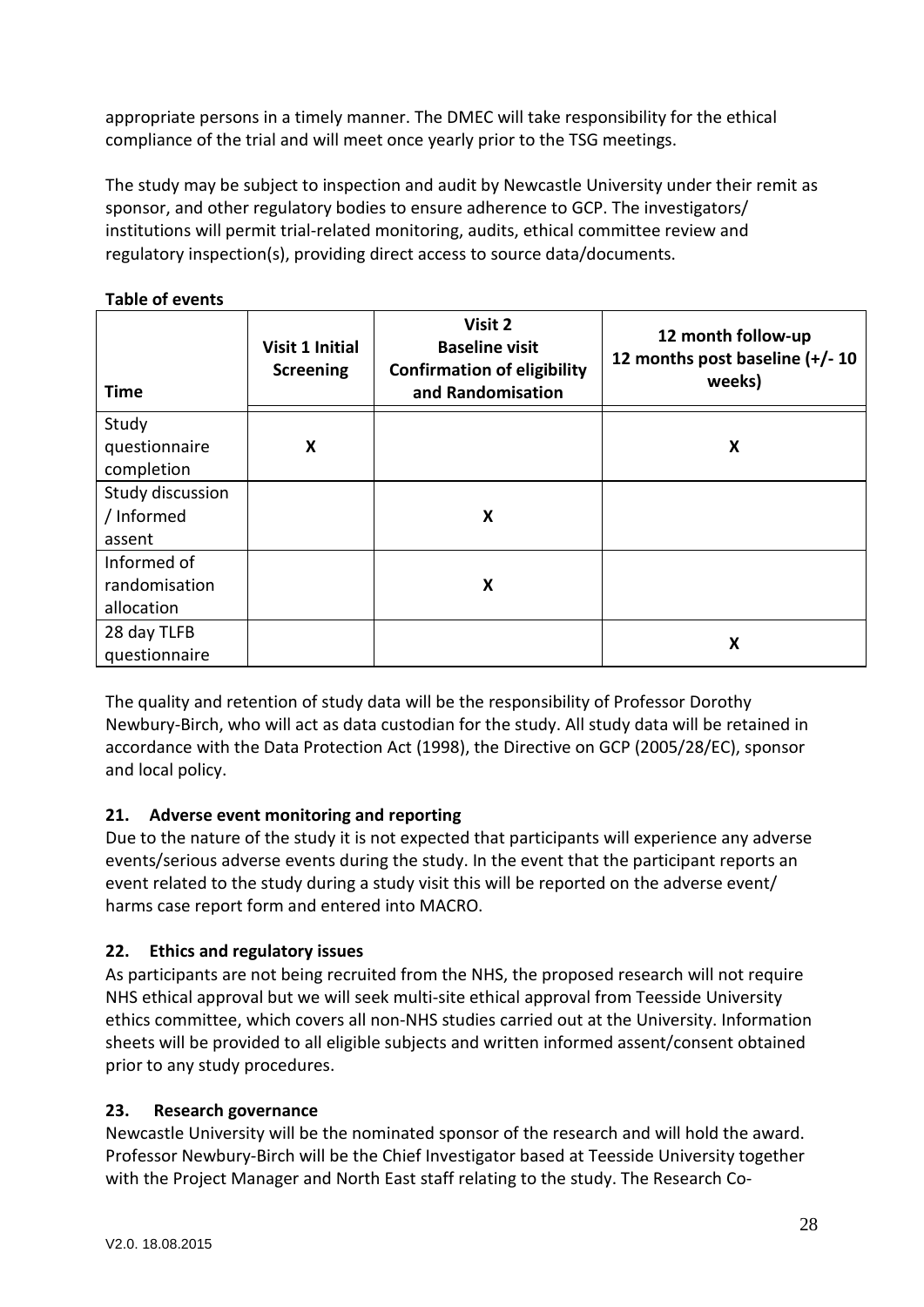ordinators and Project Manager will meet weekly (by Skype) to progress the study (Working Group). Other investigators will be invited to attend meetings when necessary. The study will have a TMG, which will consist of the Chief Investigator, co-applicants, Project Manager, Research Co-ordinators, researchers and CTU staff involved in the study as well as two lay members (to be identified). Professor Eilish Gilvarry who chaired the pilot study TMG will chair this group. Further to this we will set up an independent TOC (see section 18) with membership in accordance with NIHR guidelines. The project will be subject to the requirements of the Data Protection Act 1998 and the Freedom of Information Act 2000 and other relevant UK and European legislation relevant to the conduct of clinical research. The project will be managed and conducted in accordance with the MRCs Guidelines on Good Clinical Practice in Clinical Trials [\(www.mrc.ac.uk\)](http://www.mrc.ac.uk/), which will include compliance with national and international regulations on the ethical involvement of participants in clinical research (including the Declaration of Helsinki). Newcastle Clinical Trials Unit Standard Operating Procedures will be followed.

All data for the study will be held in a secure environment identified by a screening ID. Master registers containing participant identifiable information and participant identification numbers will be stored in a secure area separate from the majority of data. Remote electronic data capture and data management will be conducted by Newcastle Clinical Trials Unit using Elsevier's MACRO. All staff employed on the project will be employed by academic organisations and subject to the Terms and Conditions of Service and contracts of employment of the employing organisations. The project will use standardised research and clinical protocols and adherence to the protocols will be monitored by the Trial Steering Committee.

All trial data will be identified using a unique trial identification number (the screening number). No personally identifiable information will be held beyond the final 12-month follow-up. Analytical datasets will not contain any participant identifiable information. Anonymised hard-copy data will be retained for a period of five years following the end of the trial. Electronic data will be kept for 10 years following the end of the trial.

### **24. Confidentiality**

Personal data will be regarded as strictly confidential. To preserve anonymity, any data relating to the questionnaire leaving the sites will be anonymised and will identify participants with their screening number. The study will comply with the Data Protection Act, 1998. All study records and Investigator Site Files will be kept at site in a locked filing cabinet with restricted access. All data will be sent to the co-ordinating centre (Teesside University) by secure courier where it will be kept in a locked filing cabinet with restricted access. Names of those in the trial will be sent off site by secure email /courier by site study Research Coordinators to the administrative assistant at the co-ordination centre (Teesside University) and will be couriered separately from the questionnaire responses.

### **25. Insurance and finance**

Indemnity in respect of potential liability arising from negligent harm relating to design and conduct of the research is provided by Teesside University for those protocol authors who have their substantive contracts of employment with Teesside University. Indemnity in respect of potential liability arising from negligent harm relating to design and conduct of the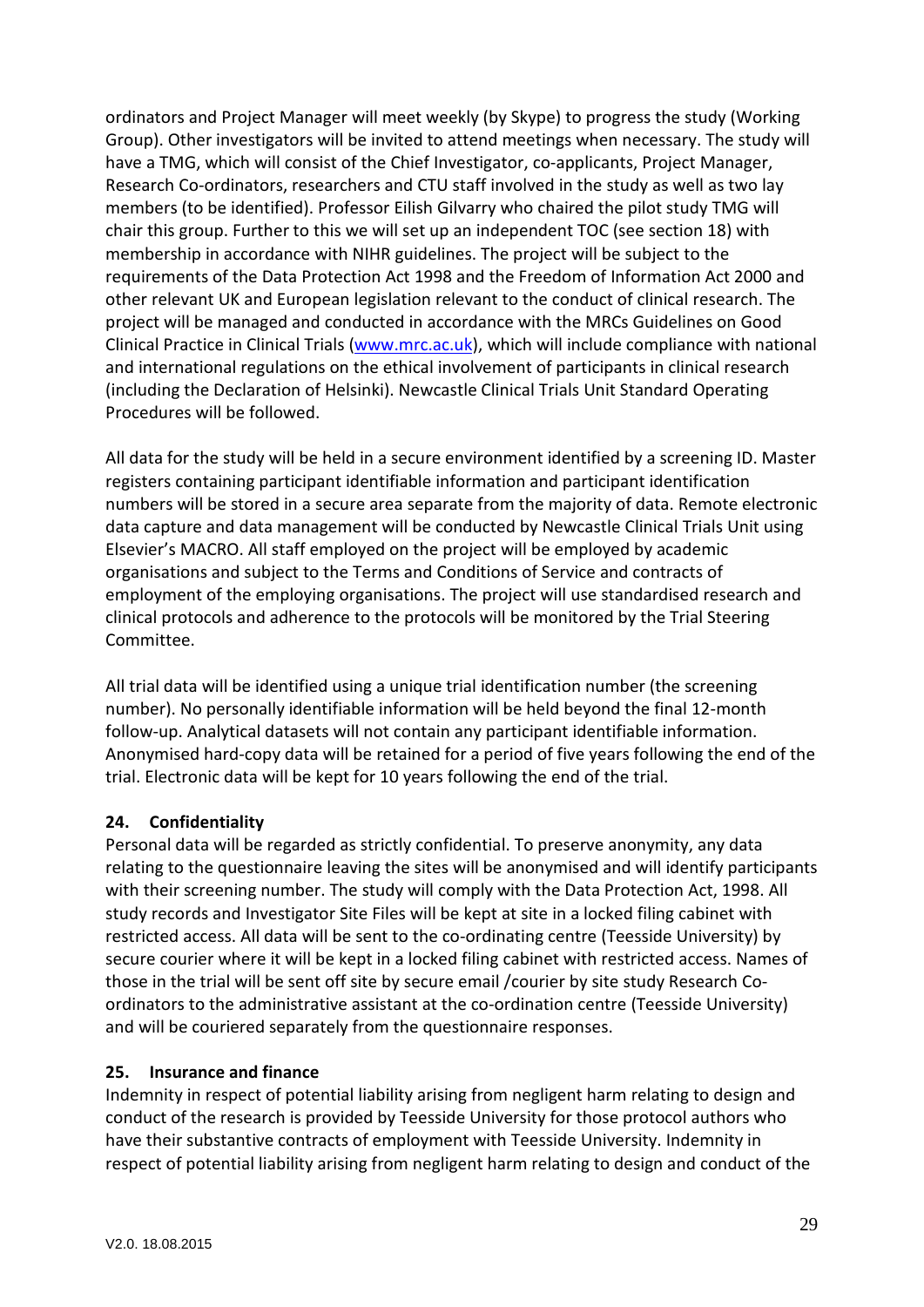research is provided by Newcastle University for those protocol authors who have their substantive contracts of employment with Newcastle University.

Indemnity in respect of potential liability arising from negligent harm relating to management of the research is provided by the Sponsor.

This is a non-commercial study and there are no arrangements for non-negligent compensation. NIHR Public Health Research Programme is funding the study.

# **26. Study report/publications**

The data will be the property of the Chief Investigator and Co-applicants. Publication will be the responsibility of the Chief Investigator. It is planned to publish this study in peer review articles and to present data at national and international meetings. Results of the study will also be reported to the Sponsor and Funder, and will be available on their web site. All manuscripts, abstracts or other modes of presentation will be reviewed by the TOC and funder prior to submission. Individuals will not be identified from any study report. Participants will be informed about the results at the end of the study, including a lay summary of the results if requested.

# **27. References**

- 1. Hibbell, B., et al., *The 2011 ESPAD Report: Substance Use Among Students in 36 European Countries.* 2012.
- 2. Fuller, E. and Et al, *Smoking, drinking and drug use among young people in England in 2013*. 2014, NatCen Social Research: London.
- 3. Zucker, R., et al., *Developmental perspective on underage alcohol use. Developmental processes and mechanisms 0-10.* Alcohol Research and Health, 2009. **32**(1): p. 16-29.
- 4. Windle, M., et al., *Transitions Into Underage and Problem Drinking Summary of Developmental Processes and Mechanisms: Ages 10–15.* Alcohol Research and Health, 2009. **32**(1): p. 30-40.
- 5. Brown, S., et al., *Underage Alcohol Use Summary of Developmental Processes and Mechanisms: Ages 16–20.* Alcohol Research and Health, 2009. **32**(1): p. 41-52.
- 6. Newbury-Birch, D., et al., *The impact of alcohol consumption on young people: A review of reviews*. 2009, Department of Children Schools and Families.
- 7. Squeglia, L.M., et al., *Brain response to working memory over three years of adolescence: Influence of initiating heavy drinking.* Journal of Studies on Alcohol and Drugs, 2012. **73**(5): p. 749.
- 8. Rodham, K., et al., *Adolescents' perception of risk and challenge: A qualitative study.* Journal of Adolescence, 2006. **29**: p. 261-72.
- 9. MacArthur, G., et al., *Patterns of alcohol use and multiple risk behaviour by gender during early and late adolescence: the ALSPAC cohort.* Journal of Public Health, 2012. **34**(Suppl 1): p. i20-i30.
- 10. NHS Choices. *The risks of drinking too much*. 05/08/2014]; Available from[: www.nhs.uk/Livewell/alcohol/Pages/Effectsofalcohol.aspx.](http://www.nhs.uk/Livewell/alcohol/Pages/Effectsofalcohol.aspx)
- 11. McGue, M., et al., *Origins and Consequences of Age at First Drink. Associations with Substance-use Disorders, Dishinbitory Behavior and Psychopathology, and P3 Amplitude.* Alcoholism, Clinical and Experimental Research, 2001. **25**(8): p. 1156-1165.
- 12. Donaldson, L., *Guidance on the consumption of alcohol by children and young people*. 2009, Department of Health: London.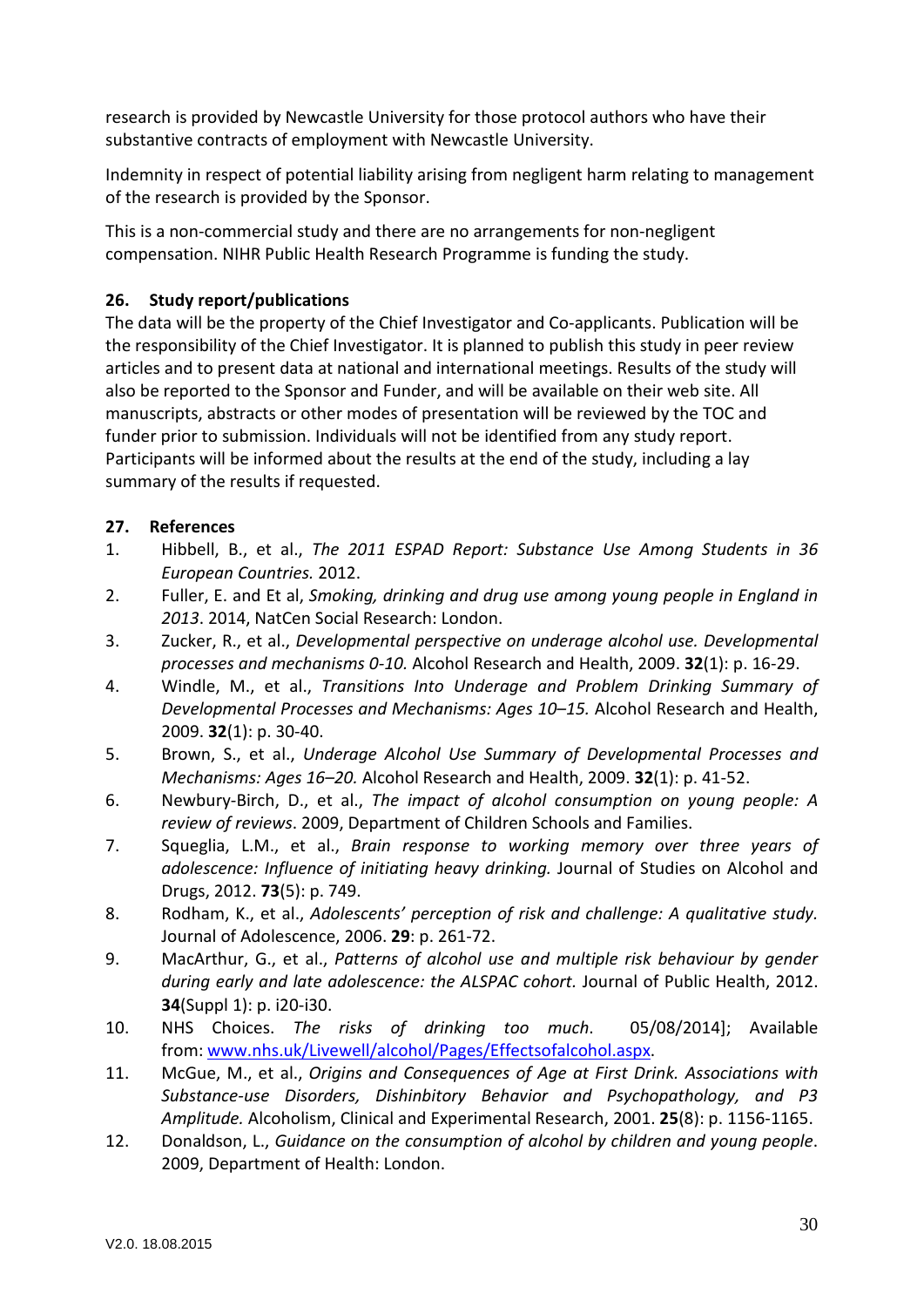- 13. National Institute for Clinical Excellence, *Interventions in schools to prevent and reduce alcohol use among children and young people*. 2007, NICE: London.
- 14. Foxcroft, D. and A. Tsertsvadze, *Universal shool-based prevention programs for alcohol misuse in young people*, in *Cochrane Database of Systematic Reviews*. 2011.
- 15. World Health Organization, *Alcohol in the European Union. consumption, harm and policy approaches*, ed. P. Anderson, L. Moller, and G. Galea. 2012: WHO Regional Office for Europe.
- 16. Kaner, E., et al., *The effectiveness of brief alcohol interventions in primary care settings: a comprehensive review.* Drug and Alcohol Review, 2009. **28**: p. 301-323.
- 17. Bandura, A., *Social learning theory*. 1997, Englewood Cliffs, NJ: Prentice-Hall.
- 18. Bien, T.H., W.R. Miller, and J.S. Tonigan, *Brief interventions for alcohol problems: a review.* Addiction, 1993. **88**(3): p. 315-335.
- 19. Kaner, E., et al., *Effectiveness of brief alcohol interventions in primary care populations.* Cochrane Database of Systematic Reviews, 2007. **Issue 2**.
- 20. Miller, W. and V. Sanchez, *Motivating Young Adults for Treatment and Lifestyle Change*. 1993, Notre Eame: University of Notre Dame Press.
- 21. Rollnick, S., P. Mason, and C. Butler, *Health Behaviour Change: A guide for practitioners*. 1999, Edinburgh: Churchill Livingstone.
- 22. Kaner, E., et al., *Effectiveness of screening and brief alcohol intervention in primary care (SIPS trial): pragmatic cluster randomised controlled trial.* BMJ, 2013. **346**: p. 1-14.
- 23. Newbury-Birch, D., et al., *A pilot feasibility cluster randomised controlled trial of screening and brief alcohol intervention to prevent hazardous drinking in young people aged 14-15 in a high school setting (SIPS JR-HIGH)*, N.P.H.R.P. Report, Editor. 2014.
- 24. Drummond, C., et al., *The effectiveness of alcohol screening and brief intervention in emergency departments: a multicentre pragmatic cluster randomized controlled trial.* PLOS ONE, 2014. **9**(6): p. e99463.
- 25. Newbury-Birch, D., et al., *Alcohol screening and brief interventions for offenders in the probation setting (SIPS Trial): a pragmatic multicentre cluster randomised controlled trial.* Alcohol & Alcoholism, 2014. **In Press**.
- 26. Department of Health, *The Annual Report of the Chief Medical Officer 2012: Our Children Deserve Better: Prevention Pays*. 2013, Department of Health: London.
- 27. Yuma-Guerrero, P., et al., *Screening, Brief Intervention, and Referral for alcohol Use in Adolescents: A Systematic Review.* Pediatrics, 2012. **130**: p. 115-122.
- 28. Tripodi, S.J., et al., *Interventions for reducing adolescent alcohol abuse: A metaanalytic review.* Archives of Pediatrics and Adolescent Medicine, 2010. **164 (1)**: p. 85- 91.
- 29. Carney, T. and B. Myers, *Effectiveness of early interventions for substance-using adolescents: findings from a systematic review and meta-analysis.* Substance Abuse Treatment, Prevention, and Policy, 2012. **7**(1): p. 25.
- 30. O'Neil, S., et al., *Brief intervention to prevent hazardous drinking in young people aged 14-15 in a high school setting (SIPS JR-HIGH): study protocol for a randomized controlled trial.* Trials, 2012. **13**(166).
- 31. Babor, T., et al., *AUDIT, The Alcohol Use Disorders Identification Test, guidelines for use in primary health care*. 1989, World Health Organisation: Geneva.
- 32. Reinert, D.F. and J.P. Allen, *The Alcohol Use Disorders Identification Test: An Update of Research Findings.* Alcoholism: Clinical & Experimental Research, 2007. **Vol. 31**(No. 2): p. pp. 185-199.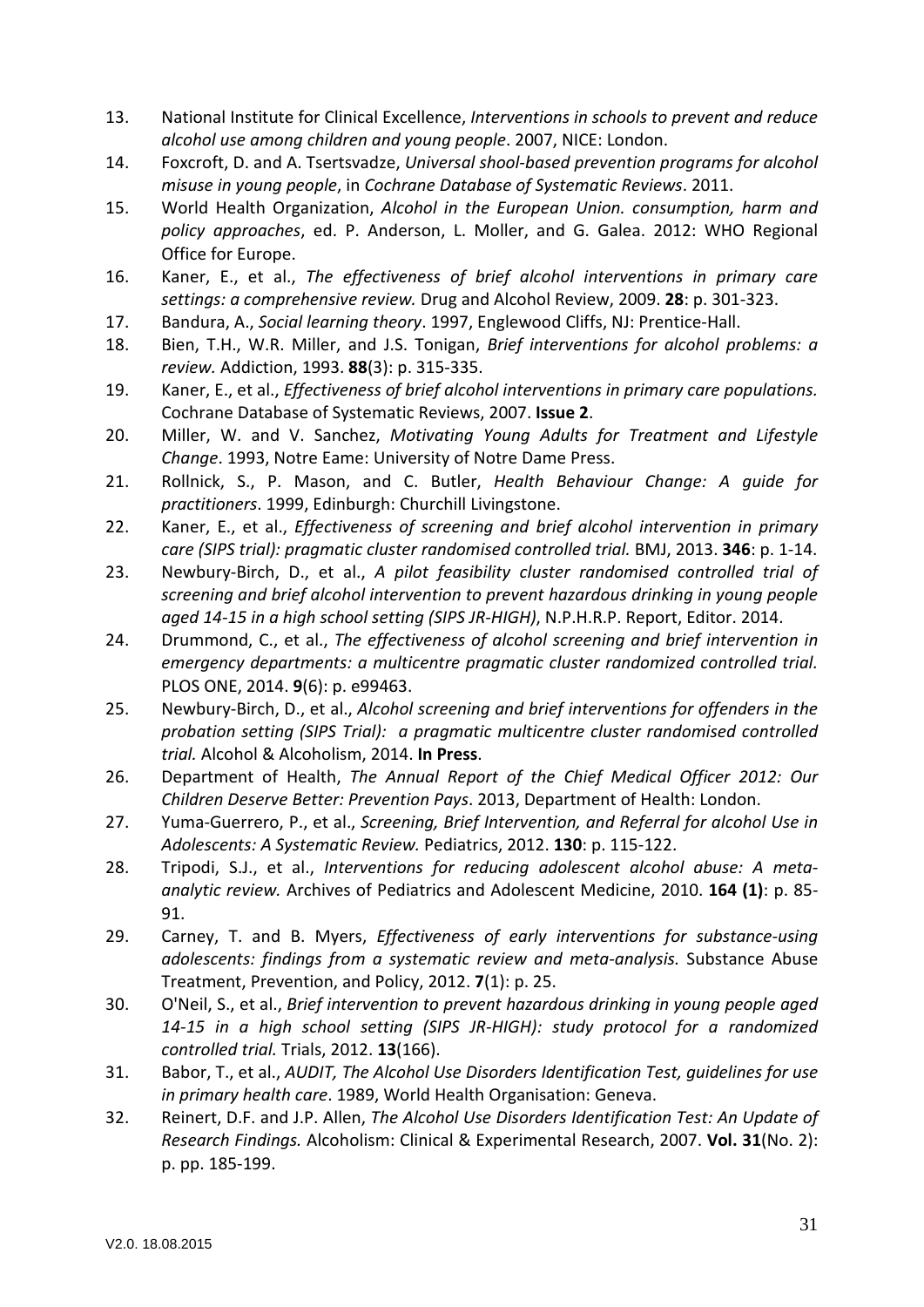- 33. White, H. and H. Labouvie, *Towards the assessment of adolescent problem drinking.* Journal of studies of Alcohol, 1989. **50**(30): p. 7.
- 34. Cooper, M., *Motivations for alcohol use among adolescents: Development and validation of a four-factor model.* Psychological Assessment, 1994. **6**: p. 117-128.
- 35. UKATT Research Team, *Cost effectiveness of treatment for alcohol problems: findings of the randomised UK alcohol treatment trial (UKATT).* British Medical Journal, 2005. **331**(7516): p. 544.
- 36. NHS Health Scotland and University of Warwick, *Warwick-Edinburgh Mental Well-Being Scale (WEMWBS)*. 2006: Scotland.
- 37. Tennant, R., et al., *The Warwick-Edinburgh Mental Well-being Scale (WEMWBS): development and UK validation.* Health and Quality of Life Outcomes, 2007. **5**: p. 63.
- 38. Euroquol, *EuroQuol-a new facility for the measurement of health-related quality of life.* Health Policy, 1990. **16**: p. 199 - 208.
- 39. Sobell, L. and M. Sobell, *Alcohol Timeline Followback Users' Manual*. 1995, Toronto, Canada: Addiction Research Foundation.
- 40. Segrott, J., et al., *Preventing substance misuse: study protocol for a randomised controlled trial of the Strengthening Families Programme 10–14 UK (SFP 10–14 UK).* BMC Public Health, 2014. **14**(49): p. 1-21.
- 41. Talbot, S. and T. Crabbe, *Binge drinking: young people's attitude and behaviour*, P. Futures, Editor. 2008, Crime Concern: London.
- 42. Nelson, M., et al., *Seventh annual survey of take up of school lunches in England* 2012, Children's Food Trust.
- 43. Office for National Statistics, *Ethnicity and National Identity in England and Wales 2011*. 2012.
- 44. Medical Research Council, *Developing and evaluating complex interventions: new guidance*. 2008: London.
- 45. Kaner, E.F.S., et al., *A RCT of three training and support strategies to encourage implementation of screening and brief alcohol intervention by general practitioners.* British Journal of General Practice, 1999. **49**: p. 699-703.
- 46. Brueton, V., et al. *Systematic Review of Strategies to Reduce Attrition in Randomised Trials*. in *The Society for Clinical Trials Annual Meeting*. 2013. Boston: Clinical Trials.
- 47. Lane, C., et al., *Measuring adaptations of motivational interviewing: The development and validation of the Behaviour Change Counselling Index (BECCI),.* Patient Education and Counselling 2005. **56**: p. 166-173.
- 48. National Institute for Clinical Excellence, *Guide to the methods of technology appraisal*. 2013: London.
- 49. British Medical Association and Royal Pharmaceutical Society, *British National Formulary Edition 65*. 2013.
- 50. Curtis, L., *Unit Costs of Health and Social Care 2012*, PSSRU, Editor. 2013, University of Kent: Canterbury.
- 51. Drummond, M., G. Stoddart, and G. Torrance, *Methods for the Economic Evaluation of Health Care Programmes*. 2005, Oxford: Oxford University Press.
- 52. Kind, P., G. Hardman, and S. Macran, *UK population norms for EQ-5D*. 1999, Centre for Health Economics: University of York.
- 53. McIntosh, E., *Economic evaluation of guideline implementation strategies*, in *Changing professional practice: Theory and practice of clinical guidelines implementation*, T. Thorson and M. Makela, Editors. 1999, Danish Institute for Health Services: Copenhagen.